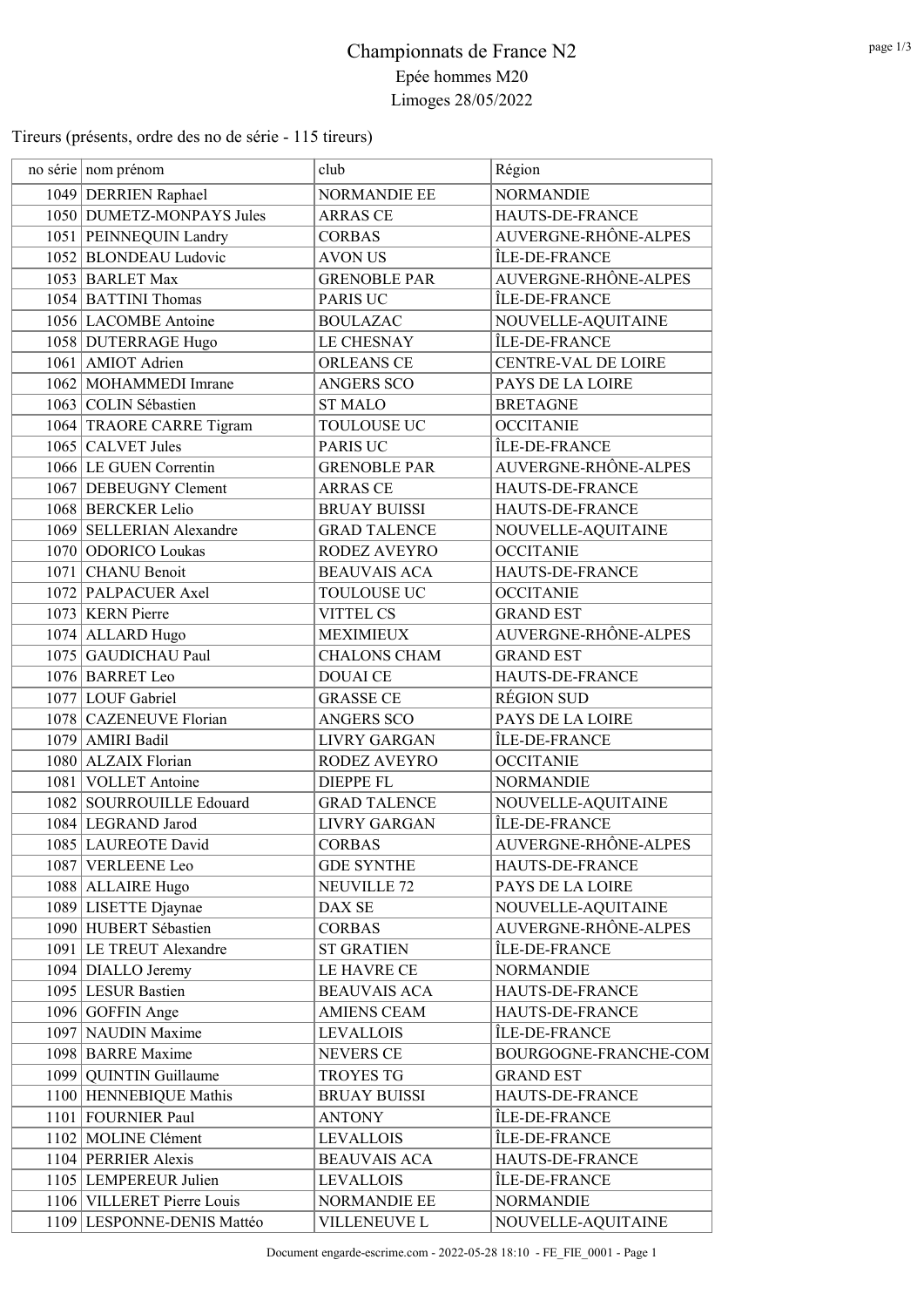Tireurs (présents, ordre des no de série - 115 tireurs)

| no série nom prénom           | club                | Région                     |
|-------------------------------|---------------------|----------------------------|
| 1110 REINE ADELAIDE Alexandre | <b>CHALONS CHAM</b> | <b>GRAND EST</b>           |
| 1113   PAUVAREL Nils          | <b>MONTELIMAR</b>   | AUVERGNE-RHÔNE-ALPES       |
| 1114 RAVELO DE TOVAR Samuel   | <b>LILLE VAUBAN</b> | HAUTS-DE-FRANCE            |
| 1115 REYNAUD Jules            | <b>LEVALLOIS</b>    | ÎLE-DE-FRANCE              |
| 1116 BLAISE Thibault          | <b>VITTEL CS</b>    | <b>GRAND EST</b>           |
| 1117 BEYER Louis              | CE <sub>2</sub> M   | <b>GRAND EST</b>           |
| 1118 LEGAI Louis              | <b>LILLE VAUBAN</b> | HAUTS-DE-FRANCE            |
| 1120 MANCICIDOR Simon         | DAX SE              | NOUVELLE-AQUITAINE         |
| 1121 ALLEAUME Mael            | <b>DIEPPE FL</b>    | <b>NORMANDIE</b>           |
| 1122 LACANTE Remi             | <b>AMIENS CEAM</b>  | HAUTS-DE-FRANCE            |
| 1123 PAULETTO Nils            | <b>BOURG ANDEOL</b> | AUVERGNE-RHÔNE-ALPES       |
| 1124 DUBOIS Christophe        | <b>MONTELIMAR</b>   | AUVERGNE-RHÔNE-ALPES       |
| 1125 LOISON Aurélien          | <b>COLMAR SR</b>    | <b>GRAND EST</b>           |
| 1126 COICAUD Jules            | <b>GRAD TALENCE</b> | NOUVELLE-AQUITAINE         |
| 1129 REMBI Waren              | <b>BONDY AS</b>     | ÎLE-DE-FRANCE              |
| 1130 SCHOESER Antoine         | <b>SARREBOURG</b>   | <b>GRAND EST</b>           |
| 1132 BATAILLON Mathieu        | <b>CASTELNAU LL</b> | <b>OCCITANIE</b>           |
| 1135 PULIDO Mathis            | <b>BRON AE</b>      | AUVERGNE-RHÔNE-ALPES       |
| 1136 JACQ Pierre              | <b>AMIENS CEAM</b>  | HAUTS-DE-FRANCE            |
| 1138 BARBARY Ernest           | PBEC 77             | ÎLE-DE-FRANCE              |
| 1140 ALEXANDRE Maxime         | <b>GOSIER ST GE</b> | <b>GUADELOUPE</b>          |
| 1144 CHERIF Meziane           | PARIS GRP           | ÎLE-DE-FRANCE              |
| 1146 TREVIN Adam              | <b>CORBAS</b>       | AUVERGNE-RHÔNE-ALPES       |
| 1151 LENOBLE Baptiste         | <b>MELUN VDS</b>    | ÎLE-DE-FRANCE              |
| 1154 BUDOC Mateo              | <b>DESHAIES EC</b>  | <b>GUADELOUPE</b>          |
| 1158 DESPARAIN Gregoire       | <b>BRON AE</b>      | AUVERGNE-RHÔNE-ALPES       |
| 1160 BENA Victor              | DAX SE              | NOUVELLE-AQUITAINE         |
| 1168 CHAUMETTE Clement        | <b>ORLEANS CE</b>   | <b>CENTRE-VAL DE LOIRE</b> |
| 1170 ROYS Romain              | <b>LILLE VAUBAN</b> | HAUTS-DE-FRANCE            |
| 1172 CANDAUDAP Mathias        | <b>TOULOUSE UC</b>  | <b>OCCITANIE</b>           |
| 1173 ENDLE Filip              | <b>VITTEL CS</b>    | <b>GRAND EST</b>           |
| 1174 MOTTE Mathieu            | NORMANDIE EE        | <b>NORMANDIE</b>           |
| 1175   PAUTREL Anthony        | <b>BEAUVAIS ACA</b> | HAUTS-DE-FRANCE            |
| 1177 LEGRAND Aymeric          | <b>ANTONY</b>       | ÎLE-DE-FRANCE              |
| 1178 RIANDET Edouard          | <b>QUETIGNY AS</b>  | BOURGOGNE-FRANCHE-COM      |
| 1186 LECOLLEY Cyriac          | NORMANDIE EE        | <b>NORMANDIE</b>           |
| 1186 VICOGNE Titouan          | <b>AMIENS CEAM</b>  | HAUTS-DE-FRANCE            |
| 1190 ROUSSET Nicolas          | <b>GRENOBLE PAR</b> | AUVERGNE-RHÔNE-ALPES       |
| 1194 JAFFREZIC Gaetan         | LE HAVRE CE         | <b>NORMANDIE</b>           |
| 1196 CEYTE Lilian             | <b>VAUZELLES EC</b> | BOURGOGNE-FRANCHE-COM      |
| 1197 JOURDAIN-STHALY Louis    | LE HAVRE CE         | <b>NORMANDIE</b>           |
| 1199 WELSCHBILLIG Aubin       | ANGERS CSAD         | PAYS DE LA LOIRE           |
| 1202 DESBOIS Jean             | <b>CHALON SAONE</b> | BOURGOGNE-FRANCHE-COM      |
| 1204 CHEVALIER Arthur         | <b>LILLE VAUBAN</b> | HAUTS-DE-FRANCE            |
| 1216 MILLET Thomas            | <b>DIJON ASPTT</b>  | BOURGOGNE-FRANCHE-COM      |
| 1223 GROSDEMANGE Charlie      | <b>BEAUVAIS ACA</b> | <b>HAUTS-DE-FRANCE</b>     |
| <b>CAMILLERI</b> Baptiste     | <b>NEUVILLE 72</b>  | PAYS DE LA LOIRE           |
| <b>CHATELLIER Cedric</b>      | <b>ANTONY</b>       | ÎLE-DE-FRANCE              |
| <b>COMMISSAIRE Valentin</b>   | <b>MONTAUBAN</b>    | <b>OCCITANIE</b>           |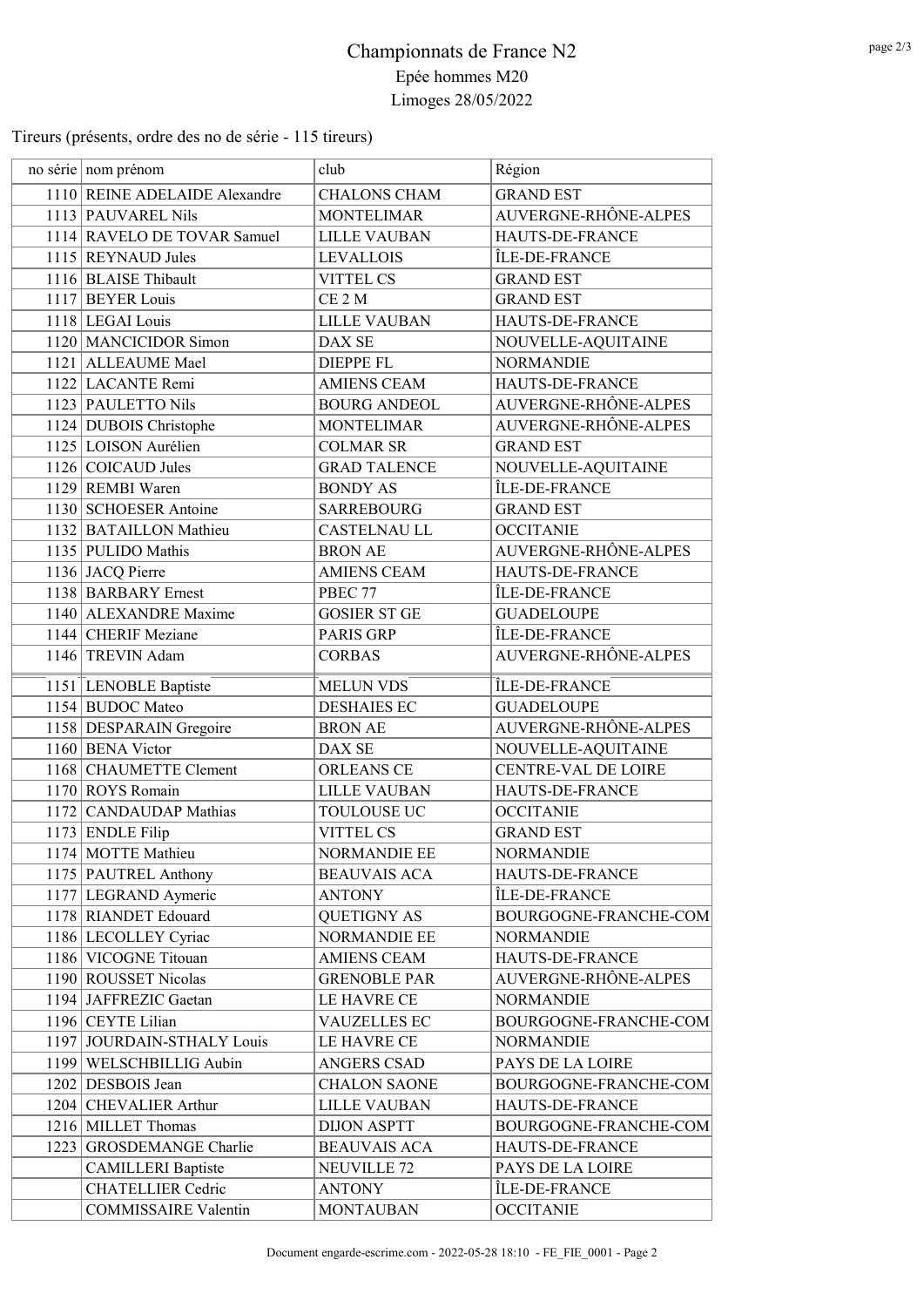Tireurs (présents, ordre des no de série - 115 tireurs)

| no série nom prénom     | club                | Région               |
|-------------------------|---------------------|----------------------|
| <b>DRUELLE Lucas</b>    | MEXIMIEUX           | AUVERGNE-RHÔNE-ALPES |
| <b>DURIN GILLE Paul</b> | AVON US             | ÎLE-DE-FRANCE        |
| FERREIRA ROCHA William  | PARIS QDS           | ÎLE-DE-FRANCE        |
| FRONIUS Daniel          | <b>BRY MARNE</b>    | ÎLE-DE-FRANCE        |
| <b>GARY</b> Erwin       | <b>RODEZ AVEYRO</b> | <b>OCCITANIE</b>     |
| <b>GARY</b> Gavin       | RODEZ AVEYRO        | <b>OCCITANIE</b>     |
| <b>JAUZION</b> Nicolas  | <b>CASTRES</b>      | <b>OCCITANIE</b>     |
| LAISNEY Grégory         | <b>BRY MARNE</b>    | ÎLE-DE-FRANCE        |
| <b>MALHOMME</b> Simon   | <b>AUCH EC</b>      | <b>OCCITANIE</b>     |
| <b>MONNIER Lucien</b>   | <b>PARIS UC</b>     | ÎLE-DE-FRANCE        |
| <b>MUREIBA Matthias</b> | <b>BOULOGNE ACB</b> | ÎLE-DE-FRANCE        |
| <b>PUCHELLE Tom</b>     | <b>LILLE VAUBAN</b> | HAUTS-DE-FRANCE      |
| ROUX LASFARGEAS Simon   | <b>PARIS EPEE</b>   | ÎLE-DE-FRANCE        |
| <b>TREMPIL Nathan</b>   | <b>CHABEUIL</b>     | AUVERGNE-RHÔNE-ALPES |
| <b>UDO</b> Timothy      | PARIS UC            | ÎLE-DE-FRANCE        |
| <b>VIELFAURE Loris</b>  | <b>BRON AE</b>      | AUVERGNE-RHÔNE-ALPES |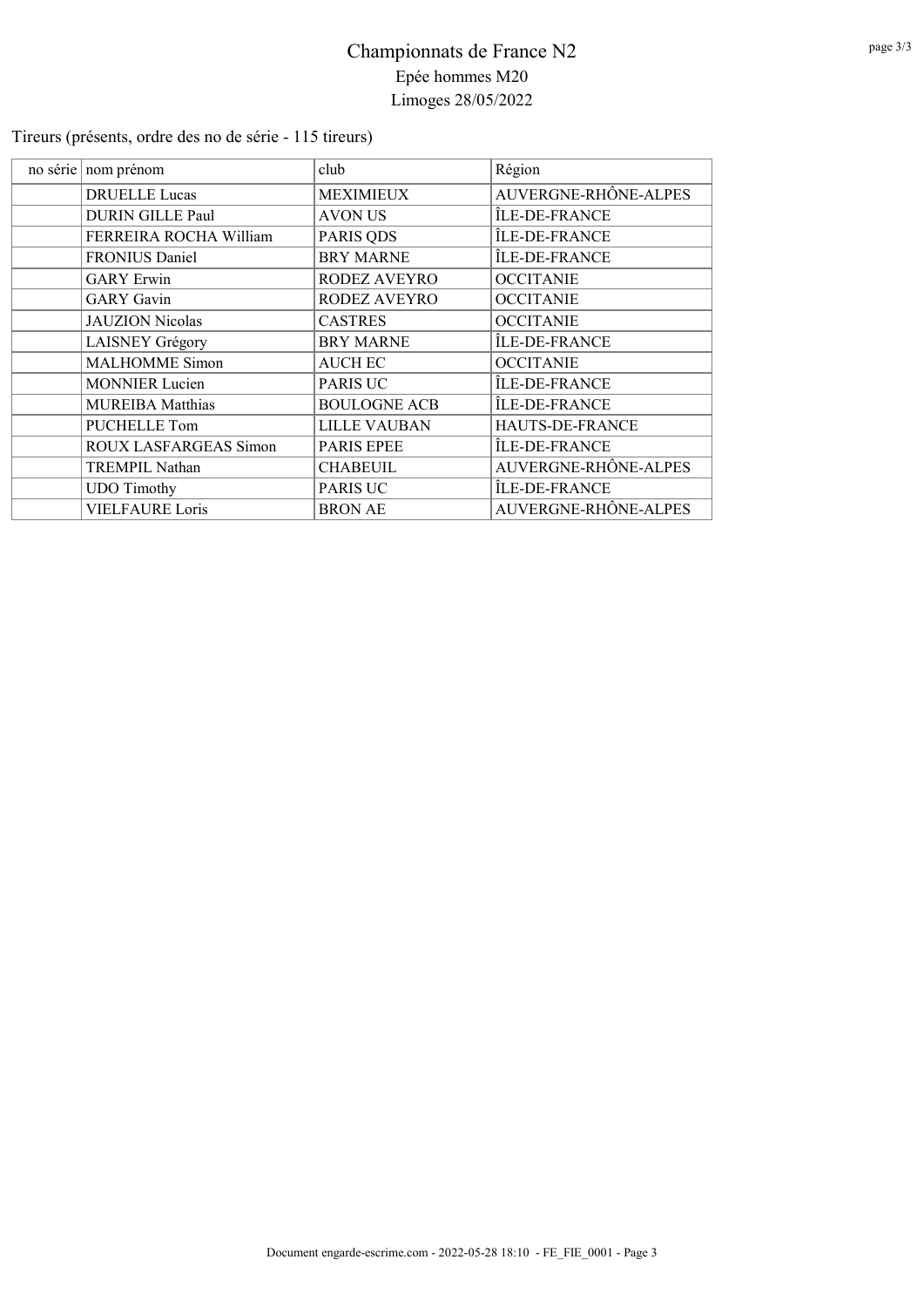Formule de la compétition

115 tireurs

1 tour de poules

115 tireurs 17 poules (13 poules de 7, 4 poules de 6) Décalage par : clubs, Régions 101 qualifiés

Élimination directe : 101 tireurs

Tableau direct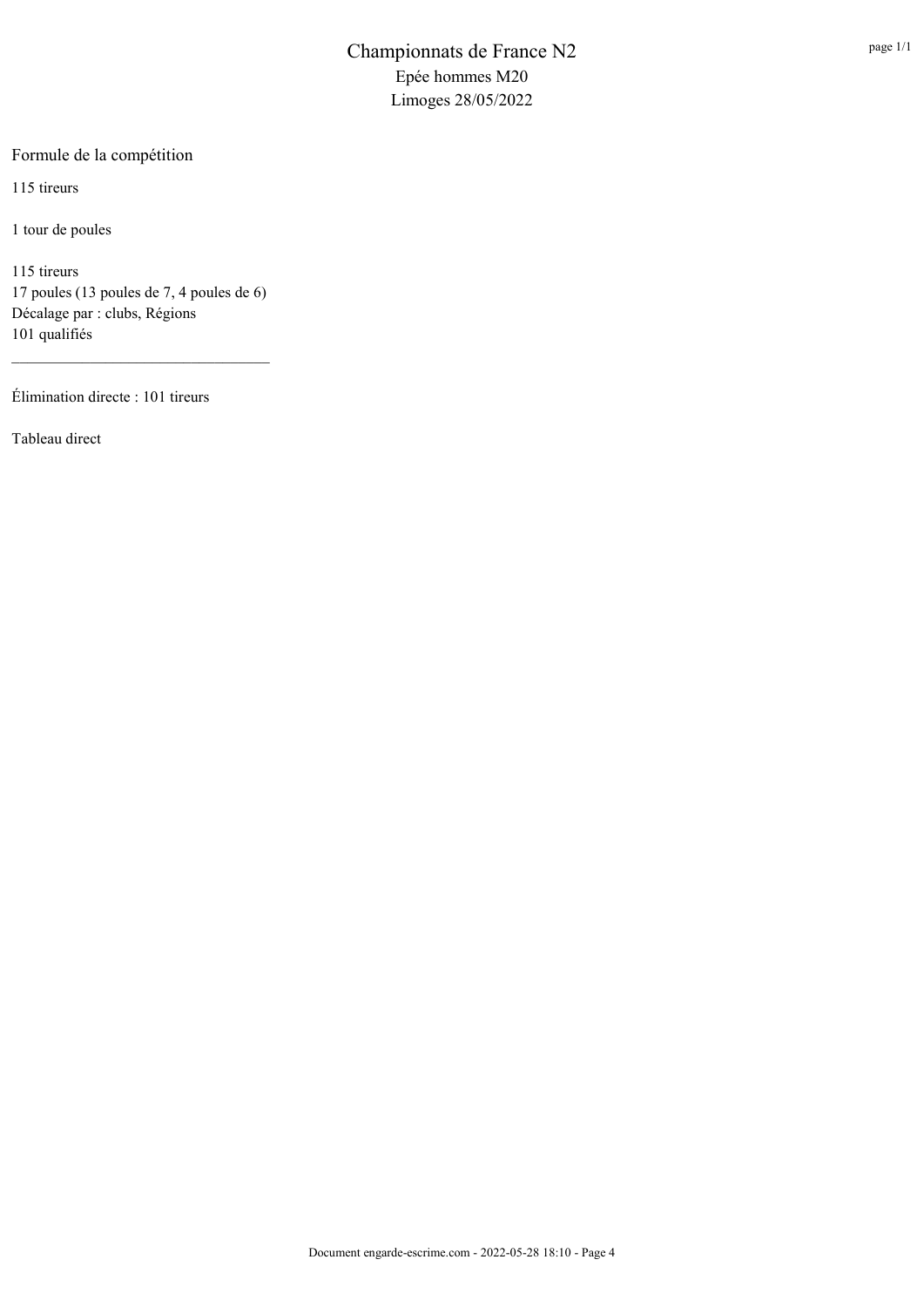#### Poule No 1 8:00 Piste 1

Arbitre: MAGIMEL François RAMONVILLE, KIAVUE Ela AULNAY CE

|                         |                     |   |  |  |   |    |      | $V/M$ ind. $TD$ |    |
|-------------------------|---------------------|---|--|--|---|----|------|-----------------|----|
| <b>MUREIBA Matthias</b> | <b>BOULOGNE ACB</b> |   |  |  |   |    | 0.16 | $-13$           | 16 |
| <b>BARBARY</b> Ernest   | PBEC 77             |   |  |  |   |    | 0.16 | -9              | 18 |
| <b>VERLEENE Leo</b>     | <b>GDE SYNTHE</b>   | 4 |  |  |   |    | 0.50 | - 1             | 22 |
| <b>PULIDO</b> Mathis    | <b>BRON AE</b>      |   |  |  | 4 | V4 | 0.50 |                 | 21 |
| <b>DERRIEN</b> Raphael  | <b>NORMANDIE EE</b> |   |  |  | 4 |    | 0.66 |                 | 22 |
| LISETTE Djaynae         | DAX SE              |   |  |  |   | V4 | 1.00 |                 | 29 |
| <b>MALHOMME Simon</b>   | <b>AUCH EC</b>      |   |  |  |   |    | 0.50 |                 |    |

Poule No 2 8:00 Piste 2 Arbitre: LE SAUX Catherine RAMONVILLE

|                             |                        |          |   |  |     |   | $V/M$ ind. $TD$ |      |     |
|-----------------------------|------------------------|----------|---|--|-----|---|-----------------|------|-----|
| <b>COMMISSAIRE Valentin</b> | <b>MONTAUBAN</b>       |          |   |  |     | 4 | 0.33            | $-4$ | 23  |
| <b>FRONIUS Daniel</b>       | <b>BRY MARNE</b>       |          |   |  |     |   | 0.33            | -5   | 21  |
| <b>ALLAIRE Hugo</b>         | NEUVILLE <sub>72</sub> |          |   |  | V4l |   | 0.83            |      | -25 |
| DUMETZ-MONPAYS Jules        | <b>ARRAS CE</b>        |          |   |  |     | 4 | 0.33            | $-1$ | 21  |
| HUBERT Sébastien            | <b>CORBAS</b>          |          | 4 |  |     |   | 0.83            |      | 29  |
| ALEXANDRE Maxime            | <b>GOSIER ST GE</b>    |          |   |  |     |   | 0.50            |      | 22  |
| REMBI Waren                 | <b>BONDY AS</b>        | $\Delta$ |   |  |     |   |                 |      | 26  |

Poule No 3 8:00 Piste 3 Arbitre: HUARD Benoit POITIERS

| LIVRY GARGAN        |   |  |   |   |   | 0.83 |       | 28   |
|---------------------|---|--|---|---|---|------|-------|------|
| <b>NEUVILLE 72</b>  |   |  |   | 4 |   | 0.00 | $-17$ | 13   |
| <b>CORBAS</b>       | 4 |  | 4 | 2 |   | 0.50 | 4     | 26   |
| <b>AMIENS CEAM</b>  |   |  |   |   |   | 0.50 | $-3$  | 21   |
| LE HAVRE CE         |   |  |   |   |   | 0.50 |       | - 25 |
| <b>PARIS UC</b>     |   |  | 4 |   |   | 0.66 |       | 27   |
| <b>CASTELNAU LL</b> |   |  |   |   | 4 | 0.50 |       | 25   |
|                     |   |  |   |   |   |      |       |      |

Poule No 4 8:00 Piste 4 Arbitre: VIRARD Paul CHALONS CHAM

| <b>BLONDEAU</b> Ludovic | AVON US             |   |    |  |   | 0.83 | 14    | 29 |
|-------------------------|---------------------|---|----|--|---|------|-------|----|
| <b>LESUR Bastien</b>    | <b>BEAUVAIS ACA</b> | 0 | V4 |  |   | 0.50 | $-2$  | 20 |
| LAUREOTE David          | <b>CORBAS</b>       |   |    |  |   | 0.33 | -7    | 17 |
| <b>GARY</b> Gavin       | RODEZ AVEYRO        |   |    |  | 4 | 0.83 |       | 29 |
| <b>BUDOC</b> Mateo      | <b>DESHAIES EC</b>  | 4 |    |  |   | 0.33 | $-5$  | 21 |
| COICAUD Jules           | <b>GRAD TALENCE</b> | 0 |    |  |   | 0.50 | $-1$  | 21 |
| CHATELLIER Cedric       | <b>ANTONY</b>       |   |    |  |   | 0.16 | $-10$ | 18 |
|                         |                     |   |    |  |   |      |       |    |

Poule No 5 8:00 Piste 5 Arbitre: ANNET Marie Christine ST MAUR VGA

| <b>SCHOESER</b> Antoine    | ٢ |
|----------------------------|---|
| ROUX LASFARGEAS Simon      | Ŧ |
| LE TREUT Alexandre         | S |
| VICOGNE Titouan            |   |
| <b>CHAUMETTE Clement</b>   |   |
| <b>BARLET Max</b>          |   |
| <b>SOURROUILLE Edouard</b> |   |

SARREBOURG PARIS EPEE ST GRATIEN AMIENS CEAM ORLEANS CE GRENOBLE PAR GRAD TALENCE

| v | v  | 4 | v | v | v | U.OJ | 14    |
|---|----|---|---|---|---|------|-------|
|   | V4 | 4 | V | 2 | V | 0.50 | -2    |
|   |    | 2 | V |   | V | 0.33 | $-7$  |
| V | V) |   | V |   | V | 0.83 | 11    |
| 2 | 3  | 2 |   | V | V | 0.33 | -5    |
| V |    | V | 3 |   | 3 | 0.50 | - 1   |
|   | 2  |   | 3 | V |   | 0.16 | $-10$ |
|   |    |   |   |   |   |      |       |

V/M ind. TD

V/M ind. TD

|   |   |                |   |    |   |   | $V/M$ ind. |       | TD           |
|---|---|----------------|---|----|---|---|------------|-------|--------------|
|   |   |                | 2 |    |   | V | 0.66       | 0     | 23           |
|   |   |                | V | V) | V | 4 | 0.50       | 3     | 24           |
| V |   |                | V | V  | 3 | 4 | 0.66       | 10    | 27           |
| V |   | 3              |   | V) |   | 4 | 0.50       |       | 23           |
| 3 | 3 | $\mathfrak{D}$ |   |    | 2 | 2 | 0.00       | $-13$ | 16           |
| 3 |   | V4             | 1 | V  |   | v | 0.50       | $-3$  | 19           |
| 3 |   |                |   |    | 3 |   | 0.66       | 2     | $26^{\circ}$ |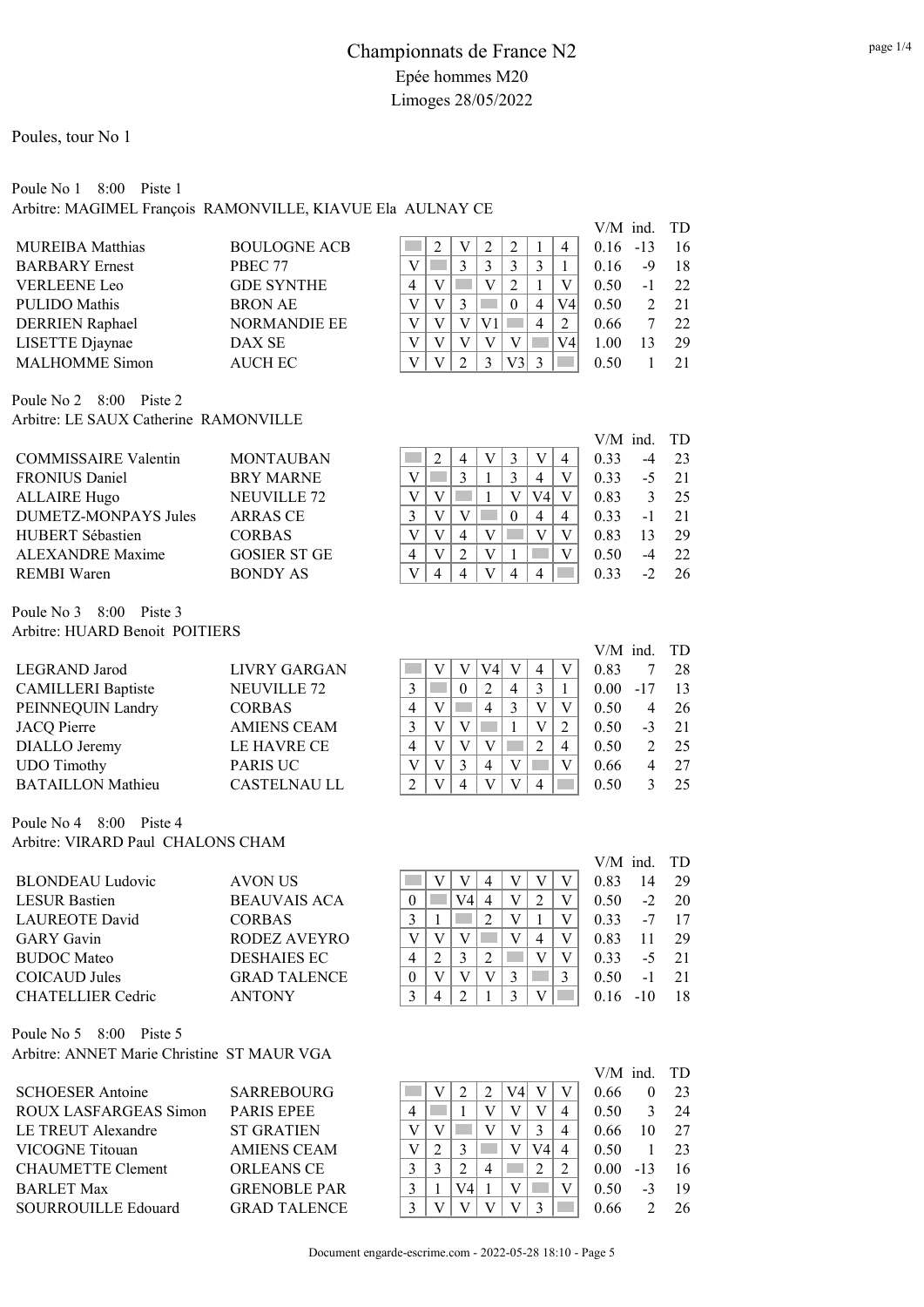#### Poule No 6 8:00 Piste 6 Arbitre: VILLETTE Marin TROYES TG

|                       |                     |   |   |    |          |   |   |                | V/M ind. TD |    |
|-----------------------|---------------------|---|---|----|----------|---|---|----------------|-------------|----|
| <b>VOLLET</b> Antoine | DIEPPE FL           |   |   |    |          |   |   | 0.83           | 12          | 28 |
| <b>BATTINI</b> Thomas | <b>PARIS UC</b>     |   |   |    | 4        |   | 4 | 0.66           | 9           | 28 |
| LOISON Aurélien       | <b>COLMAR SR</b>    | ∍ |   |    | 4        | 4 |   | $0.00^{\circ}$ | $-14$       | 16 |
| TREVIN Adam           | <b>CORBAS</b>       |   | 3 |    |          |   |   | 0.16           | -9          | 18 |
| <b>GARY</b> Erwin     | RODEZ AVEYRO        |   |   | V4 |          |   |   | 0.83           |             | 27 |
| <b>GOFFIN</b> Ange    | <b>AMIENS CEAM</b>  |   |   | V  |          |   |   | 0.50           |             | 20 |
| PUCHELLE Tom          | <b>LILLE VAUBAN</b> |   |   |    | $\Delta$ |   |   | (1.50)         |             | 24 |

Poule No 7 8:00 Piste 7 Arbitre: LIBEAU Florent ANGERS SCO

|                          |                   |   |  |   |   | $V/M$ ind. TD  |       |    |
|--------------------------|-------------------|---|--|---|---|----------------|-------|----|
| <b>LACOMBE</b> Antoine   | <b>BOULAZAC</b>   |   |  |   |   | 1.00           | 16    | 30 |
| <b>DUBOIS</b> Christophe | <b>MONTELIMAR</b> |   |  | 4 | 2 | 0.50           |       | 24 |
| <b>AMIRI Badil</b>       | LIVRY GARGAN      |   |  |   | 3 | $0.00^{\circ}$ | $-14$ | 16 |
| ROYS Romain              | LILLE VAUBAN      | ∍ |  | 3 | 4 | 0.16           | -9    | 18 |
| <b>BARRE</b> Maxime      | <b>NEVERS CE</b>  |   |  |   |   | 0.83           | 10    | 28 |
| <b>MONNIER</b> Lucien    | <b>PARIS UC</b>   |   |  |   |   | 0.50           | $-2$  | 22 |
| <b>JAUZION</b> Nicolas   | <b>CASTRES</b>    | ↑ |  |   |   | 0.50           |       | 23 |

Poule No 8 8:00 Piste 8 Arbitre: TREVIN Stéphane ANNONAY CE

| <b>GROSDEMANGE Charlie</b> | <b>BEAUVAIS ACA</b> |  |   |   |   |  | $0.00 -17$ | 13 |
|----------------------------|---------------------|--|---|---|---|--|------------|----|
| DURIN GILLE Paul           | <b>AVON US</b>      |  | 4 |   |   |  | 0.83       | 29 |
| <b>ALZAIX Florian</b>      | <b>RODEZ AVEYRO</b> |  |   |   |   |  | 0.50       | 26 |
| LACANTE Remi               | <b>AMIENS CEAM</b>  |  |   |   |   |  | 0.33       | 21 |
| <b>DUTERRAGE Hugo</b>      | <b>LE CHESNAY</b>   |  |   |   |   |  | 0.66       | 25 |
| DESPARAIN Gregoire         | <b>BRON AE</b>      |  |   |   |   |  | 0.66       | 23 |
| <b>QUINTIN Guillaume</b>   | <b>TROYES TG</b>    |  |   | Δ | ∍ |  | 0.50       | 24 |
|                            |                     |  |   |   |   |  |            |    |

Poule No 9 8:00 Piste 9 Arbitre: ROPOSTE François TROYES TG

| <b>NAUDIN</b> Maxime     | <b>LEVALLOIS</b>    |  |  |    |          | 0.50 |               | - 23 |
|--------------------------|---------------------|--|--|----|----------|------|---------------|------|
| <b>AMIOT</b> Adrien      | <b>ORLEANS CE</b>   |  |  | ′4 | $\theta$ | 0.50 | $-1$          | 20   |
| <b>BENA</b> Victor       | DAX SE              |  |  |    |          | 0.50 | - 1           | 21   |
| MILLET Thomas            | DLION ASPTT         |  |  |    |          | 0.16 | $-14$         |      |
| <b>DRUELLE Lucas</b>     | <b>MEXIMIEUX</b>    |  |  |    | ↑        | 0.16 | $\rightarrow$ | 22   |
| <b>CAZENEUVE Florian</b> | ANGERS SCO          |  |  |    |          | 1.00 | I ()          | 30   |
| <b>LEGAI</b> Louis       | <b>LILLE VAUBAN</b> |  |  |    |          | 0.66 |               | 24   |
|                          |                     |  |  |    |          |      |               |      |

Poule No 10 8:00 Piste 10 Arbitre: DIACOMICOLI Matthieu LYON EPEE M

BRUAY BUISSI LE HAVRE CE PARIS QDS ANGERS SCO PARIS GRP BOURG ANDEOL GRASSE CE

|                |                | V V V |   |                                 | $\mathbf{V}$  | V      |  |
|----------------|----------------|-------|---|---------------------------------|---------------|--------|--|
|                | $\mathbf{V}$ : |       | V |                                 |               |        |  |
| $\overline{2}$ |                |       |   | $\overline{V}$ $\overline{V}$ 2 | $\mid$ V      |        |  |
|                |                |       |   |                                 |               |        |  |
|                |                |       |   |                                 |               |        |  |
|                |                |       |   |                                 |               |        |  |
|                |                |       |   |                                 |               |        |  |
|                | 4              |       |   | $2^{\circ}$                     | $\mathcal{R}$ | $_{0}$ |  |

|          | $V/M$ ind. |     | TD |
|----------|------------|-----|----|
| $\theta$ | 0.00       | -17 | 13 |
| V        | 0.83       | 11  | 29 |
| 4        | 0.50       | 1   | 26 |
| V        | 0.33       | -4  | 21 |
| V        | 0.66       | 4   | 25 |
| 1        | 0.66       | 1   | 23 |
|          | 0.50       | 4   | 24 |

|   |                | $V/M$ ind. |                | TD |
|---|----------------|------------|----------------|----|
| 4 | 2              | 0.50       | $\overline{c}$ | 23 |
| 4 | 0              | 0.50       | -1             | 20 |
| 2 | V              | 0.50       | -1             | 21 |
| 3 | 1              | 0.16       | -14            | 14 |
| 4 | $\mathfrak{D}$ | 0.16       | -5             | 22 |
|   | V              | 1.00       | 10             | 30 |
| 3 |                | 0.66       | 9              | 24 |
|   |                |            |                |    |

|                |    |   |   |   |   |   | $V/M$ ind. |       | <b>TD</b> |
|----------------|----|---|---|---|---|---|------------|-------|-----------|
|                | V) |   |   |   |   |   | 0.66       |       | 25        |
| 3              |    | 2 | 3 | 4 |   |   | 0.00       | $-16$ | 14        |
|                | V  |   | 2 | 2 | V |   | 0.33       | $-7$  | 19        |
|                | V  | V |   | V | 2 | V | 0.83       | 9     | 27        |
|                | V  | V | 4 |   |   | V | 0.50       | $-1$  | 24        |
| $\mathfrak{D}$ |    | 4 | V |   |   | 3 | 0.50       | 3     | 24        |
|                |    |   | 3 |   |   |   | 0.66       |       | 26.       |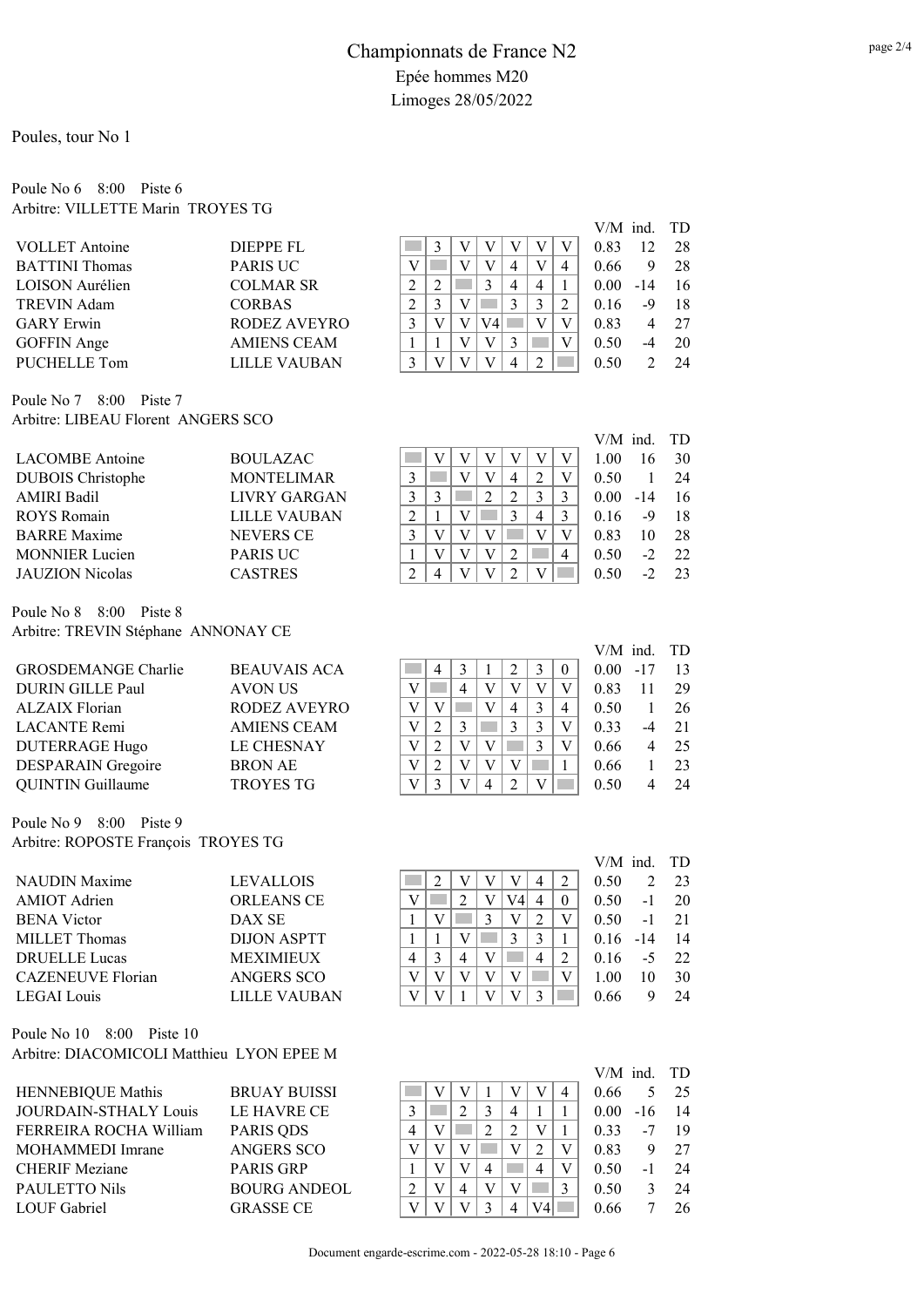# Poule No 11 8:00 Piste 11

Arbitre: DAVID Nathalie NIMES SE, COURRECH Manon CALUIRE

|                          |                     |  |   |  |    |      | V/M ind. TD |    |
|--------------------------|---------------------|--|---|--|----|------|-------------|----|
| <b>BARRET</b> Leo        | <b>DOUALCE</b>      |  |   |  |    | 0.83 |             | 26 |
| <b>CHEVALIER Arthur</b>  | <b>LILLE VAUBAN</b> |  |   |  | V4 | 0.16 | -6          | 20 |
| <b>TREMPIL Nathan</b>    | <b>CHABEUIL</b>     |  | 4 |  |    | 0.50 | -1          | 23 |
| <b>COLIN Sébastien</b>   | <b>ST MALO</b>      |  |   |  |    | 0.66 | 4           | 26 |
| <b>FOURNIER Paul</b>     | <b>ANTONY</b>       |  |   |  |    | 1.00 | 15          | 30 |
| <b>ALLEAUME Mael</b>     | <b>DIEPPE FL</b>    |  |   |  |    | 0.16 | -11         |    |
| <b>CANDAUDAP</b> Mathias | TOULOUSE UC         |  |   |  |    |      |             | 19 |

Poule No 12 8:00 Piste 12 Arbitre: LENERTZ Johny COLMAR SR

|                                     |                     |  |    |   |     | $V/M$ ind. $TD$ |       |     |
|-------------------------------------|---------------------|--|----|---|-----|-----------------|-------|-----|
| RAVELO DE TOVAR Samuel LILLE VAUBAN |                     |  |    |   |     | 0.83            | 11    | 27  |
| <b>GAUDICHAU Paul</b>               | <b>CHALONS CHAM</b> |  |    | 4 |     | 0.33            | $-3$  | 22  |
| DESBOIS Jean                        | <b>CHALON SAONE</b> |  |    |   | V31 | 0.50            | $-3$  | -19 |
| TRAORE CARRE Tigram                 | <b>TOULOUSE UC</b>  |  |    |   |     | 0.83            | 11    | 29  |
| <b>MOTTE</b> Mathieu                | <b>NORMANDIE EE</b> |  | V3 |   |     | 0.16            | $-17$ | 10  |
| <b>MOLINE Clément</b>               | <b>LEVALLOIS</b>    |  |    |   |     | 0.33            | $-2$  | -18 |
| <b>VIELFAURE Loris</b>              | <b>BRON AE</b>      |  |    |   |     | 0.50            |       | 23  |

Poule No 13 8:00 Piste 13

Arbitre: KORMAN Nicolas NEVERS CE, MAILLY François DOUAI CE

|                        |                     |   |  |   |   |          | $V/M$ ind. $TD$ |    |    |
|------------------------|---------------------|---|--|---|---|----------|-----------------|----|----|
| <b>BEYER Louis</b>     | CE 2 M              |   |  |   |   |          | 0.66            | 4  | 26 |
| PERRIER Alexis         | <b>BEAUVAIS ACA</b> |   |  | 4 |   |          | 0.33            | -3 | 23 |
| <b>ALLARD</b> Hugo     | <b>MEXIMIEUX</b>    |   |  |   |   |          | 0.33            | -8 | 19 |
| LAISNEY Grégory        | <b>BRY MARNE</b>    | 4 |  |   | 4 |          | 0.16            | -8 | 21 |
| <b>CALVET Jules</b>    | <b>PARIS UC</b>     |   |  |   |   |          | 1.00            |    | 30 |
| <b>RIANDET Edouard</b> | <b>QUETIGNY AS</b>  |   |  |   |   | $\theta$ | 0.33            | -5 | 19 |
| JAFFREZIC Gaetan       | LE HAVRE CE         |   |  |   |   |          | 0.66            |    | 27 |
|                        |                     |   |  |   |   |          |                 |    |    |

Poule No 14 8:00 Piste 14 Arbitre: BARCLAY Viviane PARIS GRP

|                        |                     |   |   |  |    | $V/M$ ind. $TD$ |               |         |
|------------------------|---------------------|---|---|--|----|-----------------|---------------|---------|
| LECOLLEY Cyriac        | <b>NORMANDIE EE</b> |   |   |  |    | 0.60            |               | 20      |
| WELSCHBILLIG Aubin     | ANGERS CSAD         |   | 4 |  |    | 0.60            | $\mathcal{F}$ | 21      |
| <b>CHANU Benoit</b>    | <b>BEAUVAIS ACA</b> |   |   |  |    | 0.40            |               | 21      |
| LE GUEN Correntin      | <b>GRENOBLE PAR</b> | 4 |   |  |    | 0.40            |               | $-3$ 19 |
| <b>BLAISE</b> Thibault | VITTEL CS           |   | ∍ |  | V4 | 0.40            | -6            |         |
| LEMPEREUR Julien       | <b>LEVALLOIS</b>    |   |   |  |    | 0.60            |               | 20      |

Poule No 15 8:00 Piste 15 Arbitre: KUJAWA Patrick SEICHAMPS

|                         |                     |  |   |   | $V/M$ ind. $TD$ |       |      |
|-------------------------|---------------------|--|---|---|-----------------|-------|------|
| VILLERET Pierre Louis   | <b>NORMANDIE EE</b> |  |   | V | $0.80^{\circ}$  |       | - 21 |
| <b>LENOBLE Baptiste</b> | <b>MELUN VDS</b>    |  | 4 | 4 | $0.00 -$        | $-12$ | 13   |
| <b>MANCICIDOR Simon</b> | DAX SE              |  | 4 | V | 0.40            |       | 18   |
| <b>KERN</b> Pierre      | VITTEL CS           |  |   |   | 0.60            |       | -19  |
| DEBEUGNY Clement        | ARRAS CE            |  | 4 |   | 0.80            | 14    | 2.4  |
| <b>CEYTE Lilian</b>     | VAUZELLES EC-       |  |   |   | 0.40            |       | -16  |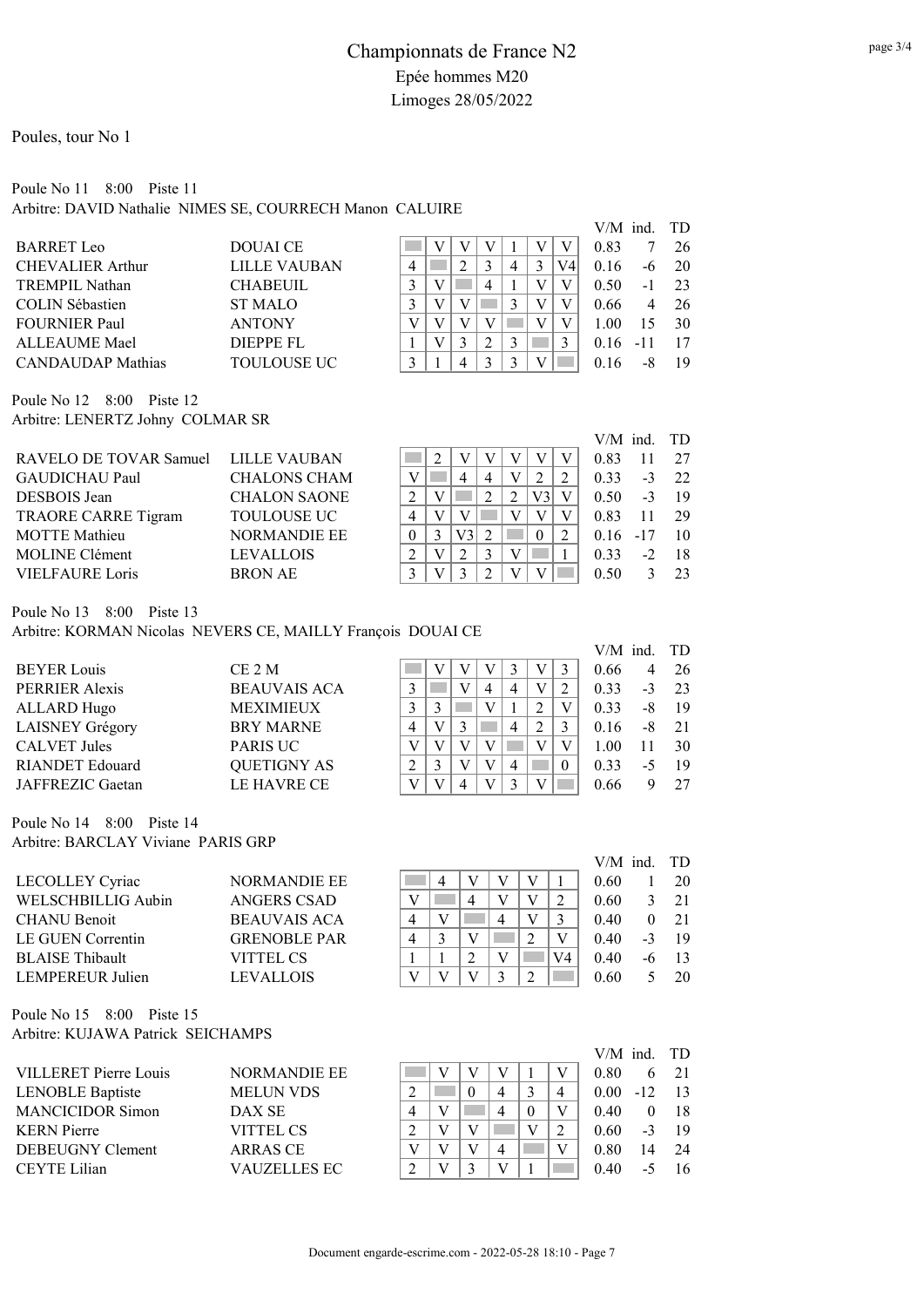#### Poule No 16 8:00 Piste 16 Arbitre: DRON Ricardo CHALONS CHAM

|                        |                     |   |    |   |   |   | $V/M$ ind. $TD$ |    |              |
|------------------------|---------------------|---|----|---|---|---|-----------------|----|--------------|
| <b>BERCKER Lelio</b>   | <b>BRUAY BUISSI</b> |   | ŋ  |   |   |   | 0.75            |    | 17           |
| LESPONNE-DENIS Mattéo  | <b>VILLENEUVE L</b> | F | F  | F | F | F | DN              |    |              |
| PALPACUER Axel         | <b>TOULOUSE UC</b>  |   |    |   |   | 4 | 0.50            |    | $3 \quad 17$ |
| <b>REYNAUD Jules</b>   | <b>LEVALLOIS</b>    | 4 |    |   |   |   | 0.00            | -9 | 11           |
| <b>ROUSSET Nicolas</b> | <b>GRENOBLE PAR</b> |   | V4 |   |   |   | 0.75            |    | 17           |
| <b>ENDLE</b> Filip     | <b>VITTEL CS</b>    | Δ |    |   |   |   | 0.50            |    | 18           |
|                        |                     |   |    |   |   |   |                 |    |              |

Poule No 17 8:00 Piste 17 Arbitre: BERBEZIER Thibaut LYON EPEE M

|                                       |                     |    |  |   |   | $V/M$ ind. $TD$ |      |               |
|---------------------------------------|---------------------|----|--|---|---|-----------------|------|---------------|
| LEGRAND Aymeric                       | <b>ANTONY</b>       |    |  |   | 4 | 0.20            | -7   |               |
| REINE ADELAIDE Alexandre CHALONS CHAM |                     |    |  |   |   | 0.40            |      | -20           |
| <b>ODORICO Loukas</b>                 | RODEZ AVEYRO        |    |  | 4 |   | 0.40            | $-5$ | - 18          |
| PAUTREL Anthony                       | <b>BEAUVAIS ACA</b> |    |  |   |   | $0.80^{\circ}$  |      | $5 \t22$      |
| PAUVAREL Nils                         | <b>MONTELIMAR</b>   | V4 |  |   |   | 1.00            |      | $15 \quad 24$ |
| SELLERIAN Alexandre                   | <b>GRAD TALENCE</b> |    |  |   |   | 0.20            | -9   |               |
|                                       |                     |    |  |   |   |                 |      |               |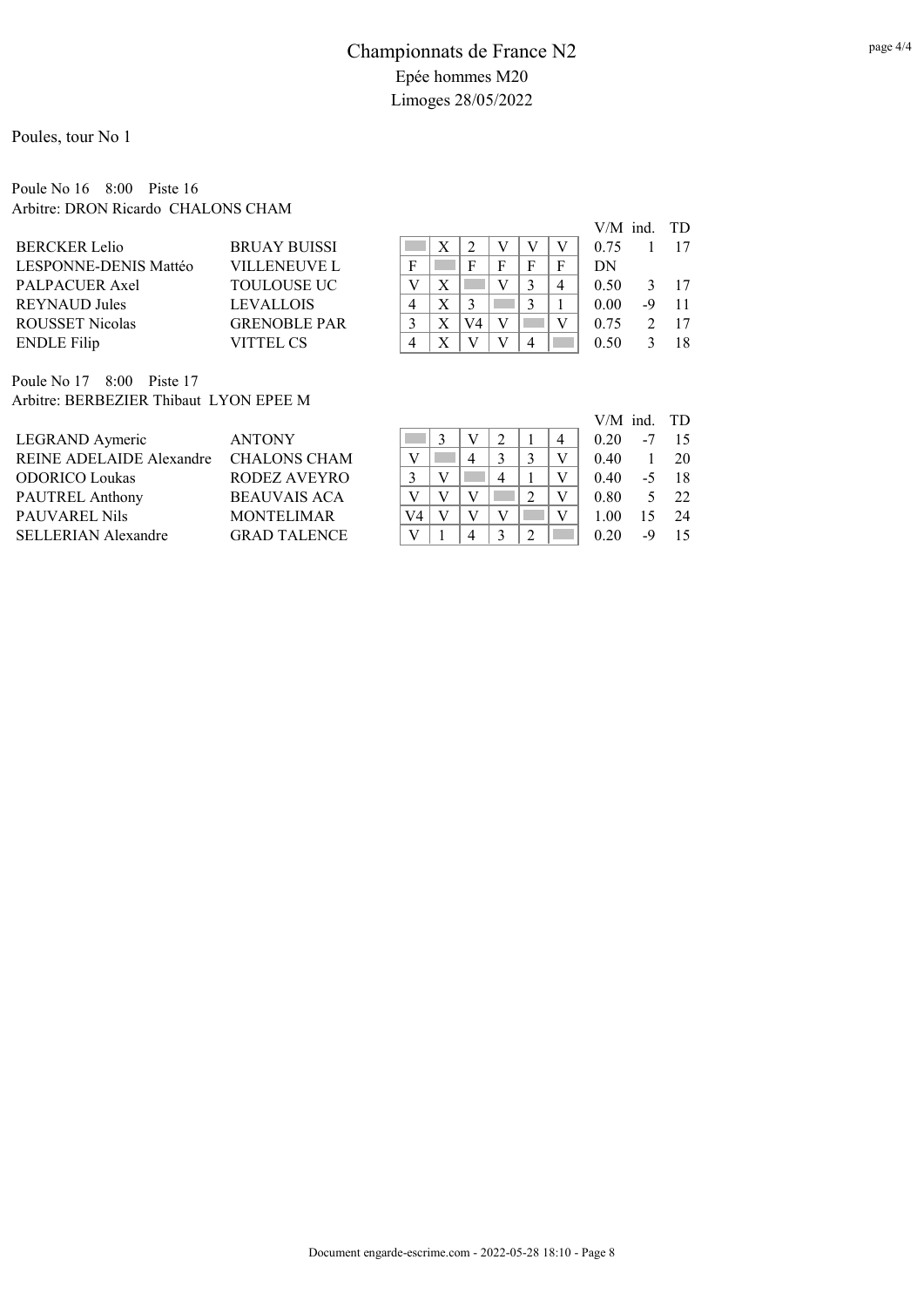## Classement à la fin des poules (ordre des rangs - 101 tireurs)

|   | rang   nom prénom        | club                | ${\rm V/M}$ | ind.             |    | TD groupe     |
|---|--------------------------|---------------------|-------------|------------------|----|---------------|
|   | 1 LACOMBE Antoine        | <b>BOULAZAC</b>     | 1.000       | 16               |    | $30$ qualifié |
|   | 2 FOURNIER Paul          | <b>ANTONY</b>       | 1.000       | 15               |    | $30$ qualifié |
|   | 3 PAUVAREL Nils          | <b>MONTELIMAR</b>   | 1.000       | 15               |    | $24$ qualifié |
|   | 4 LISETTE Djaynae        | DAX SE              | 1.000       | 13               |    | $29$ qualifié |
|   | $5$ CALVET Jules         | <b>PARIS UC</b>     | 1.000       | 11               |    | $30$ qualifié |
|   | 6 CAZENEUVE Florian      | <b>ANGERS SCO</b>   | 1.000       | 10               |    | 30 qualifié   |
|   | 7 BLONDEAU Ludovic       | <b>AVON US</b>      | 0.833       | 14               |    | $29$ qualifié |
|   | 8 HUBERT Sébastien       | <b>CORBAS</b>       | 0.833       | 13               | 29 | qualifié      |
| 9 | <b>VOLLET</b> Antoine    | <b>DIEPPE FL</b>    | 0.833       | 12               |    | $28$ qualifié |
|   | 10 DURIN GILLE Paul      | <b>AVON US</b>      | 0.833       | 11               | 29 | qualifié      |
|   | $10$ GARY Gavin          | RODEZ AVEYRO        | 0.833       | 11               |    | $29$ qualifié |
|   | 10 TRAORE CARRE Tigram   | TOULOUSE UC         | 0.833       | 11               | 29 | qualifié      |
|   | 13 RAVELO DE TOVAR Samue | <b>LILLE VAUBAN</b> | 0.833       | 11               | 27 | qualifié      |
|   | 14 BARRE Maxime          | <b>NEVERS CE</b>    | 0.833       | 10               |    | $28$ qualifié |
|   | 15 MOHAMMEDI Imrane      | <b>ANGERS SCO</b>   | 0.833       | 9                |    | $27$ qualifié |
|   | 16 LEGRAND Jarod         | <b>LIVRY GARGAN</b> | 0.833       | $\boldsymbol{7}$ |    | $28$ qualifié |
|   | 17 BARRET Leo            | <b>DOUAI CE</b>     | 0.833       | 7                |    | $26$ qualifié |
|   | 18 GARY Erwin            | RODEZ AVEYRO        | 0.833       | $\overline{4}$   | 27 | qualifié      |
|   | 19 ALLAIRE Hugo          | <b>NEUVILLE 72</b>  | 0.833       | $\overline{3}$   |    | $25$ qualifié |
|   | 20 DEBEUGNY Clement      | <b>ARRAS CE</b>     | 0.800       | 14               |    | $24$ qualifié |
|   | 21 VILLERET Pierre Louis | NORMANDIE EE        | 0.800       | 6                |    | $21$ qualifié |
|   | 22 PAUTREL Anthony       | <b>BEAUVAIS ACA</b> | 0.800       | 5                |    | $22$ qualifié |
|   | 23 ROUSSET Nicolas       | <b>GRENOBLE PAR</b> | 0.750       | $\overline{2}$   |    | $17$ qualifié |
|   | 24 BERCKER Lelio         | <b>BRUAY BUISSI</b> | 0.750       | $\mathbf{1}$     | 17 | qualifié      |
|   | 25 LE TREUT Alexandre    | <b>ST GRATIEN</b>   | 0.667       | 10               | 27 | qualifié      |
|   | 26 BATTINI Thomas        | <b>PARIS UC</b>     | 0.667       | 9                | 28 | qualifié      |
|   | 27 JAFFREZIC Gaetan      | LE HAVRE CE         | 0.667       | 9                | 27 | qualifié      |
|   | 28 LEGAI Louis           | <b>LILLE VAUBAN</b> | 0.667       | 9                | 24 | qualifié      |
|   | 29 LOUF Gabriel          | <b>GRASSE CE</b>    | 0.667       | 7                |    | $26$ qualifié |
|   | 30 DERRIEN Raphael       | NORMANDIE EE        | 0.667       | $\boldsymbol{7}$ |    | $22$ qualifié |
|   | 31 HENNEBIQUE Mathis     | <b>BRUAY BUISSI</b> | 0.667       | 5                |    | $25$ qualifié |
|   | 32 UDO Timothy           | <b>PARIS UC</b>     | 0.667       | $\overline{4}$   |    | $27$ qualifié |
|   | 33 BEYER Louis           | CE 2 M              | 0.667       | 4                |    | $26$ qualifié |
|   | 33 COLIN Sébastien       | <b>ST MALO</b>      | 0.667       | 4                |    | $26$ qualifié |
|   | 35 DUTERRAGE Hugo        | <b>LE CHESNAY</b>   | 0.667       | 4                |    | $25$ qualifié |
|   | 36 SOURROUILLE Edouard   | <b>GRAD TALENCE</b> | 0.667       | $\overline{2}$   |    | $26$ qualifié |
|   | 37 DESPARAIN Gregoire    | <b>BRON AE</b>      | 0.667       | 1                | 23 | qualifié      |
|   | 38 SCHOESER Antoine      | <b>SARREBOURG</b>   | 0.667       | $\theta$         | 23 | qualifié      |
|   | 39 LEMPEREUR Julien      | <b>LEVALLOIS</b>    | 0.600       | 5                |    | $20$ qualifié |
|   | 40 WELSCHBILLIG Aubin    | ANGERS CSAD         | 0.600       | $\overline{3}$   | 21 | qualifié      |
|   | 41   LECOLLEY Cyriac     | NORMANDIE EE        | 0.600       | 1                |    | $20$ qualifié |
|   | 42 KERN Pierre           | VITTEL CS           | 0.600       | $-3$             |    | $19$ qualifié |
|   | 43 PEINNEQUIN Landry     | <b>CORBAS</b>       | 0.500       | 4                |    | $26$ qualifié |
|   | 44   QUINTIN Guillaume   | <b>TROYES TG</b>    | 0.500       | 4                | 24 | qualifié      |
|   | 45 BATAILLON Mathieu     | CASTELNAU LL        | 0.500       | 3                | 25 | qualifié      |
|   | 46 PAULETTO Nils         | <b>BOURG ANDEOL</b> | 0.500       | 3                | 24 | qualifié      |
|   | 46 ROUX LASFARGEAS Simon | PARIS EPEE          | 0.500       | $\overline{3}$   |    | $24$ qualifié |
|   | 48 VIELFAURE Loris       | <b>BRON AE</b>      | 0.500       | $\overline{3}$   | 23 | qualifié      |
|   | 49 ENDLE Filip           | <b>VITTEL CS</b>    | 0.500       | $\overline{3}$   |    | $18$ qualifié |
|   | 50 PALPACUER Axel        | TOULOUSE UC         | 0.500       | 3                | 17 | qualifié      |
|   |                          |                     |             |                  |    |               |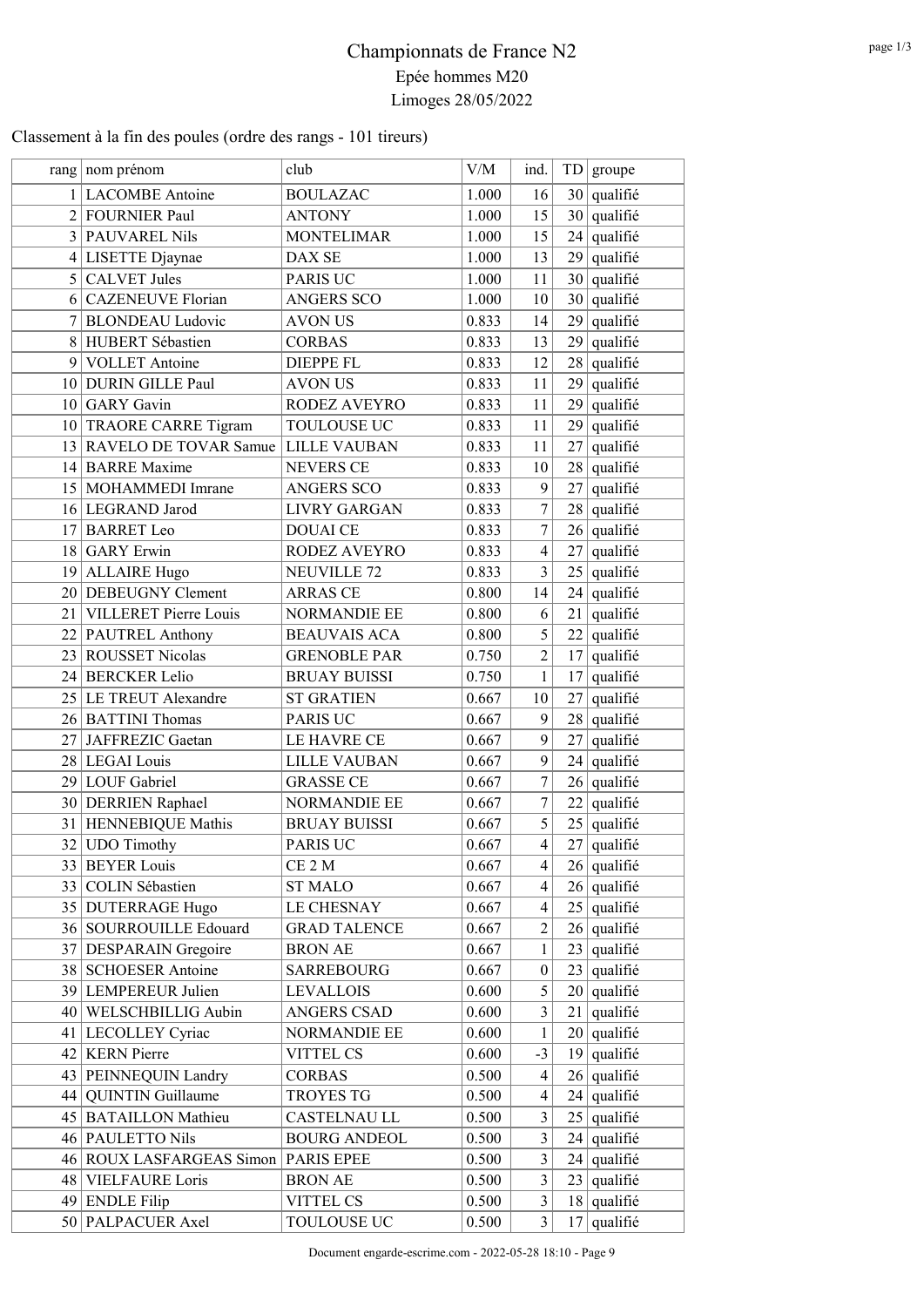### Classement à la fin des poules (ordre des rangs - 101 tireurs)

|                 | rang   nom prénom                          | club                                       | V/M            | ind.             |          | TD groupe                      |
|-----------------|--------------------------------------------|--------------------------------------------|----------------|------------------|----------|--------------------------------|
| 51              | DIALLO Jeremy                              | LE HAVRE CE                                | 0.500          | $\overline{2}$   |          | $25$ qualifié                  |
|                 | 52 PUCHELLE Tom                            | <b>LILLE VAUBAN</b>                        | 0.500          | $\overline{2}$   |          | $24$ qualifié                  |
|                 | 53 NAUDIN Maxime                           | <b>LEVALLOIS</b>                           | 0.500          | $\overline{2}$   |          | $23$ qualifié                  |
|                 | 54 PULIDO Mathis                           | <b>BRON AE</b>                             | 0.500          | $\overline{2}$   |          | $21$ qualifié                  |
|                 | 55 ALZAIX Florian                          | RODEZ AVEYRO                               | 0.500          | 1                |          | $26$ qualifié                  |
|                 | 56 DUBOIS Christophe                       | <b>MONTELIMAR</b>                          | 0.500          | $\mathbf{1}$     |          | $24$ qualifié                  |
| 57              | <b>VICOGNE Titouan</b>                     | <b>AMIENS CEAM</b>                         | 0.500          | $\mathbf{1}$     |          | $23$ qualifié                  |
|                 | 58   MALHOMME Simon                        | <b>AUCH EC</b>                             | 0.500          | $\mathbf{1}$     |          | $21$ qualifié                  |
| 59              | <b>CHERIF</b> Meziane                      | PARIS GRP                                  | 0.500          | $-1$             |          | $24$ qualifié                  |
|                 | 60 TREMPIL Nathan                          | <b>CHABEUIL</b>                            | 0.500          | $-1$             | 23       | qualifié                       |
| 61              | <b>VERLEENE</b> Leo                        | <b>GDE SYNTHE</b>                          | 0.500          | $-1$             |          | $22$ qualifié                  |
|                 | 62 BENA Victor                             | DAX SE                                     | 0.500          | $-1$             |          | $21$ qualifié                  |
| 62              | <b>COICAUD Jules</b>                       | <b>GRAD TALENCE</b>                        | 0.500          | $-1$             |          | $21$ qualifié                  |
|                 | 64 AMIOT Adrien                            | <b>ORLEANS CE</b>                          | 0.500          | $-1$             |          | $20$ qualifié                  |
|                 | 65 JAUZION Nicolas                         | <b>CASTRES</b>                             | 0.500          | $-2$             |          | $23$ qualifié                  |
|                 | 66 MONNIER Lucien                          | PARIS UC                                   | 0.500          | $-2$             |          | $22$ qualifié                  |
|                 | 67 LESUR Bastien                           | <b>BEAUVAIS ACA</b>                        | 0.500          | $-2$             |          | $20$ qualifié                  |
|                 | 68 JACQ Pierre                             | <b>AMIENS CEAM</b>                         | 0.500          | $-3$             | 21       | qualifié                       |
|                 | 69 BARLET Max                              | <b>GRENOBLE PAR</b>                        | 0.500          | $-3$             |          | $19$ qualifié                  |
|                 | 69 DESBOIS Jean                            | <b>CHALON SAONE</b>                        | 0.500          | $-3$             |          | $19$ qualifié                  |
| 71 <sup>1</sup> | <b>ALEXANDRE</b> Maxime                    | <b>GOSIER ST GE</b>                        | 0.500          | $-4$             |          | $22$ qualifié                  |
| 72              | <b>GOFFIN</b> Ange                         | <b>AMIENS CEAM</b>                         | 0.500          | $-4$             |          | $20$ qualifié                  |
|                 | 73 REINE ADELAIDE Alexandr                 | <b>CHALONS CHAM</b>                        | 0.400          | $\mathbf{1}$     |          | $20$ qualifié                  |
| 74              | <b>CHANU</b> Benoit                        | <b>BEAUVAIS ACA</b>                        | 0.400          | $\boldsymbol{0}$ |          | $21$ qualifié                  |
| 75 <sub>1</sub> | <b>MANCICIDOR Simon</b>                    | DAX SE                                     | 0.400          | $\boldsymbol{0}$ |          | $18$ qualifié                  |
|                 | 76 LE GUEN Correntin                       | <b>GRENOBLE PAR</b>                        | 0.400          | $-3$             | 19       | qualifié                       |
| 77              | <b>ODORICO</b> Loukas                      | RODEZ AVEYRO                               | 0.400          | $-5$             |          | $18$ qualifié                  |
| 78              | <b>CEYTE Lilian</b>                        | <b>VAUZELLES EC</b>                        | 0.400          | $-5$             |          | $16$ qualifié                  |
|                 | 79 BLAISE Thibault                         | <b>VITTEL CS</b>                           | 0.400          | $-6$             |          | $13$ qualifié                  |
|                 | 80 DUMETZ-MONPAYS Jules                    | <b>ARRAS CE</b>                            | 0.333          | $-1$             |          | $21$ qualifié                  |
|                 | 81 REMBI Waren                             | <b>BONDY AS</b>                            | 0.333          | $-2$             |          | $26$ qualifié                  |
|                 | 82 MOLINE Clément                          | <b>LEVALLOIS</b>                           | 0.333          | $-2$             |          | $18$ qualifié                  |
|                 |                                            |                                            |                |                  |          |                                |
|                 | 83 PERRIER Alexis<br>84 GAUDICHAU Paul     | <b>BEAUVAIS ACA</b><br><b>CHALONS CHAM</b> | 0.333<br>0.333 | $-3$<br>$-3$     |          | $23$ qualifié<br>$22$ qualifié |
|                 |                                            |                                            |                | $-4$             |          | $23$ qualifié                  |
|                 | 85 COMMISSAIRE Valentin<br>86 LACANTE Remi | <b>MONTAUBAN</b><br><b>AMIENS CEAM</b>     | 0.333          | $-4$             |          |                                |
|                 |                                            |                                            | 0.333          |                  | 21       | qualifié                       |
|                 | 87 BUDOC Mateo<br>FRONIUS Daniel           | <b>DESHAIES EC</b><br><b>BRY MARNE</b>     | 0.333          | $-5$<br>$-5$     | 21<br>21 | qualifié<br>qualifié           |
| 871             |                                            |                                            | 0.333          |                  |          |                                |
|                 | 89 RIANDET Edouard                         | <b>QUETIGNY AS</b>                         | 0.333          | $-5$<br>$-7$     |          | $19$ qualifié                  |
|                 | 90 FERREIRA ROCHA William                  | PARIS QDS                                  | 0.333          |                  | 19       | qualifié                       |
|                 | 91   LAUREOTE David                        | <b>CORBAS</b>                              | 0.333          | $-7$             | 17       | qualifié                       |
|                 | 92 ALLARD Hugo                             | <b>MEXIMIEUX</b>                           | 0.333          | $-8$             | 19       | qualifié                       |
|                 | 93 LEGRAND Aymeric                         | <b>ANTONY</b>                              | 0.200          | $-7$             |          | $15$ qualifié                  |
|                 | 94 SELLERIAN Alexandre                     | <b>GRAD TALENCE</b>                        | 0.200          | $-9$             | 15       | qualifié                       |
|                 | 95 DRUELLE Lucas                           | <b>MEXIMIEUX</b>                           | 0.167          | $-5$             | 22       | qualifié                       |
| 96              | <b>CHEVALIER Arthur</b>                    | <b>LILLE VAUBAN</b>                        | 0.167          | $-6$             |          | $20$ qualifié                  |
|                 | 97 LAISNEY Grégory                         | <b>BRY MARNE</b>                           | 0.167          | $-8$             |          | $21$ qualifié                  |
| 98              | <b>CANDAUDAP</b> Mathias                   | TOULOUSE UC                                | 0.167          | $-8$             | 19       | qualifié                       |
|                 | 99 BARBARY Ernest                          | PBEC 77                                    | 0.167          | $-9$             | 18       | qualifié                       |
| 99              | ROYS Romain                                | LILLE VAUBAN                               | 0.167          | $-9$             | 18       | qualifié                       |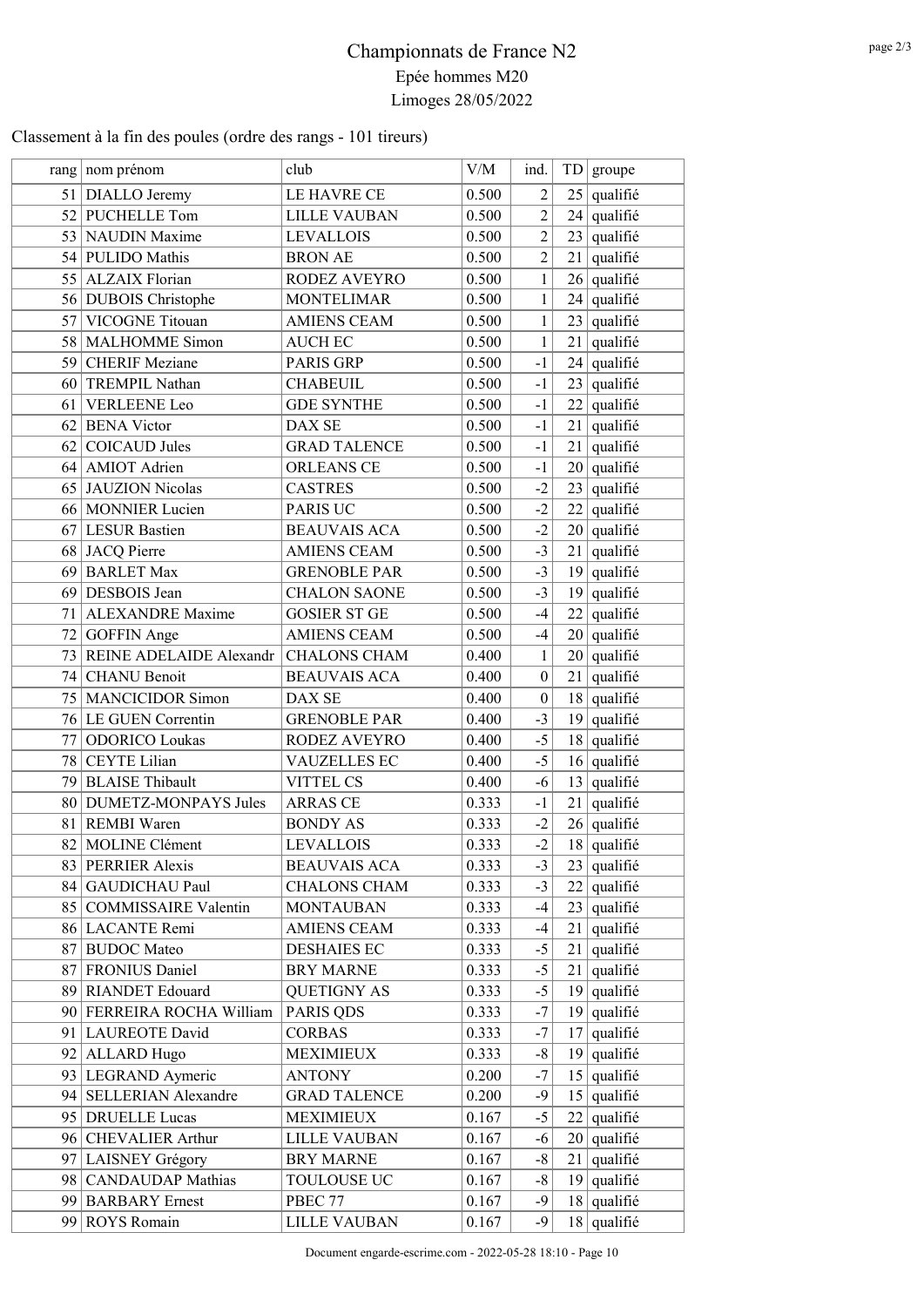### Classement à la fin des poules (ordre des rangs - 101 tireurs)

| rang | nom prenom          | club   | T T I'M<br>V/M | ind.                     | mr. | groupe               |
|------|---------------------|--------|----------------|--------------------------|-----|----------------------|
| 99   | IN<br>dam<br>v<br>H | ∧ א אי | 0.167          | $\overline{\phantom{a}}$ | 1 C | $\cdots$<br>qualifie |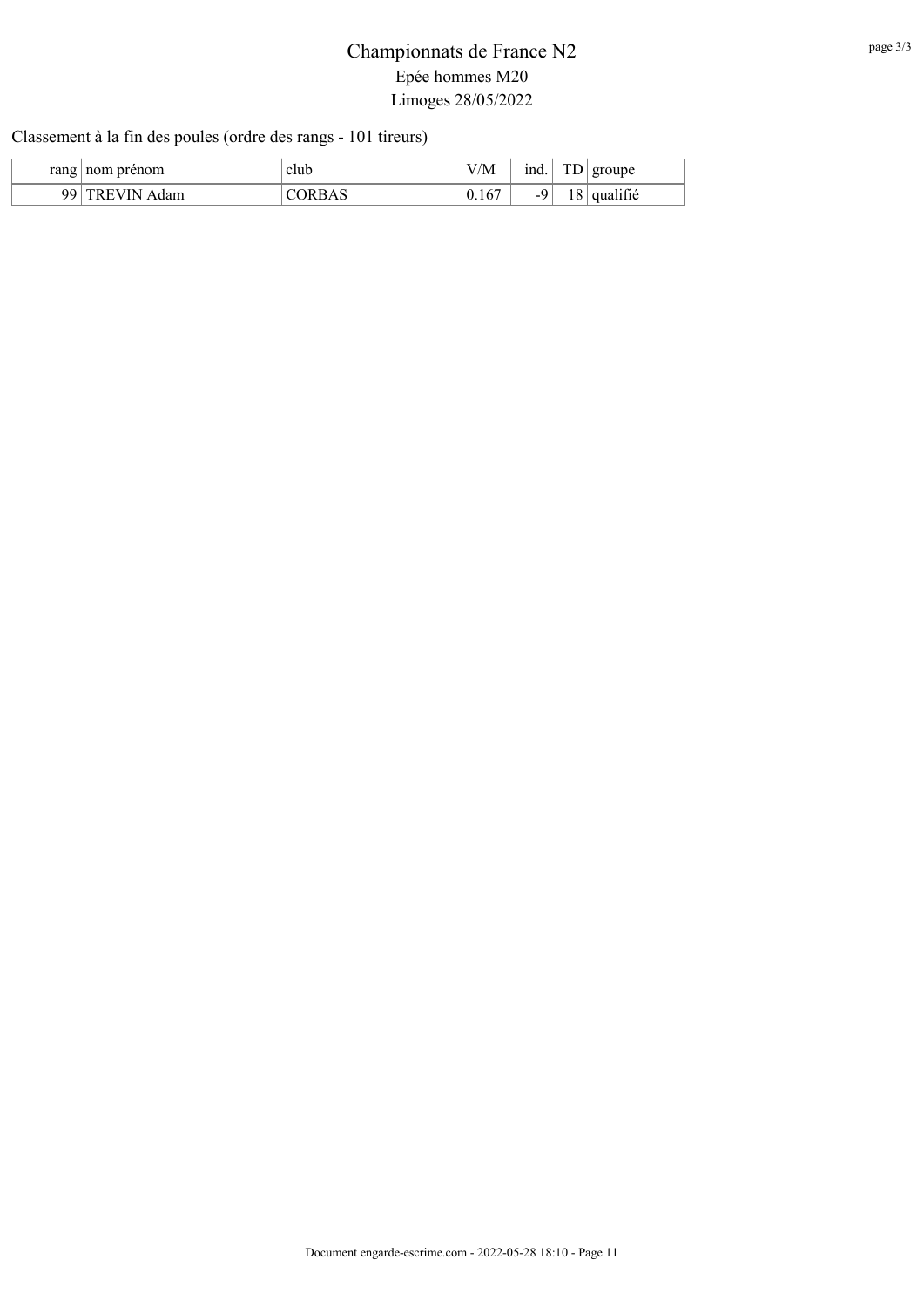J.

i.

J. J.

J.

÷ J.

J.

J.  $\overline{a}$ 

J.  $\overline{a}$ 

J.

| Tableau de 128                    |                     | Tableau de 64               | Tableau de 32                | Tableau de 16             | Tableau de 8              |            |
|-----------------------------------|---------------------|-----------------------------|------------------------------|---------------------------|---------------------------|------------|
| 1 LACOMBE Antoine                 | <b>BOULAZAC</b>     |                             |                              |                           |                           |            |
| 128 ---------                     |                     | <b>LACOMBE</b> Antoine      |                              |                           |                           |            |
| 65 JAUZION Nicolas                | <b>CASTRES</b>      |                             | <b>LACOMBE</b> Antoine       |                           |                           |            |
|                                   |                     | <b>JAUZION</b> Nicolas      | 15/10                        |                           |                           |            |
| 64 AMIOT Adrien                   | ORLEANS CE          | 15/14                       |                              | <b>COLIN Sébastien</b>    |                           |            |
| 33 COLIN Sébastien                | <b>ST MALO</b>      | <b>COLIN Sébastien</b>      |                              | 15/7                      |                           |            |
| 96 CHEVALIER Arthur               | <b>LILLE VAUBAN</b> | 15/10                       | COLIN Sébastien              |                           |                           |            |
| 97 LAISNEY Grégory                | <b>BRY MARNE</b>    |                             | 15/11                        |                           |                           |            |
| 32 UDO Timothy                    | PARIS UC            | <b>UDO</b> Timothy<br>15/7  |                              |                           |                           |            |
| 17 BARRET Leo                     | DOUAI CE            |                             |                              |                           | COLIN Sébastien<br>$15/8$ |            |
| 112 ---------                     |                     | <b>BARRET</b> Leo           |                              |                           |                           |            |
|                                   |                     |                             | <b>BARRET</b> Leo            |                           |                           |            |
| 81 REMBI Waren                    | <b>BONDY AS</b>     | <b>REMBI</b> Waren          | 15/9                         |                           |                           |            |
| 48 VIELFAURE Loris                | <b>BRON AE</b>      | 15/9                        |                              | LEGRAND Jarod             |                           |            |
| 49 ENDLE Filip                    | VITTEL CS           | <b>ENDLE Filip</b>          |                              | 15/12                     |                           |            |
| 80 DUMETZ-MONPAYS ARRAS CE        |                     | 15/14                       |                              |                           |                           |            |
| 113 ---------                     |                     |                             | LEGRAND Jarod<br>15/14       |                           |                           |            |
| 16 LEGRAND Jarod                  | LIVRY GARGAN        | LEGRAND Jarod               |                              |                           |                           |            |
| 9 VOLLET Antoine                  | <b>DIEPPE FL</b>    |                             |                              |                           |                           | <b>COL</b> |
|                                   |                     | <b>VOLLET</b> Antoine       |                              |                           |                           | 15/        |
| 120 ---------                     |                     |                             | <b>VOLLET</b> Antoine        |                           |                           |            |
| 73 REINE ADELAIDE Al CHALONS CHAM |                     | REINE ADELAIDE AI           | 15/8                         |                           |                           |            |
| 56 DUBOIS Christophe              | <b>MONTELIMAR</b>   | 15/13                       |                              | <b>VOLLET</b> Antoine     |                           |            |
| 41 LECOLLEY Cyriac                | <b>NORMANDIE EE</b> |                             |                              | 15/14                     |                           |            |
| 88 FRONIUS Daniel                 | <b>BRY MARNE</b>    | FRONIUS Daniel<br>15/12     |                              |                           |                           |            |
| $105$ ---------                   |                     |                             | <b>BERCKER Lelio</b><br>15/8 |                           |                           |            |
| 24 BERCKER Lelio                  | <b>BRUAY BUISSI</b> | <b>BERCKER Lelio</b>        |                              |                           |                           |            |
|                                   |                     |                             |                              |                           | HUBERT Sébastien          |            |
| 25 LE TREUT Alexandre             | <b>ST GRATIEN</b>   | LE TREUT Alexandre          |                              |                           | 15/9                      |            |
| 104 ---------                     |                     |                             | LE TREUT Alexandre           |                           |                           |            |
| 89 RIANDET Edouard                | <b>QUETIGNY AS</b>  | WELSCHBILLIG Aubi           | 15/5                         |                           |                           |            |
| 40 WELSCHBILLIG Aubi ANGERS CSAD  |                     | 15/7                        |                              |                           |                           |            |
| 57 VICOGNE Titouan                | <b>AMIENS CEAM</b>  |                             |                              | HUBERT Sébastien<br>15/10 |                           |            |
| 72 GOFFIN Ange                    | <b>AMIENS CEAM</b>  | <b>GOFFIN</b> Ange<br>15/13 |                              |                           |                           |            |
| 121 ---------                     |                     |                             | HUBERT Sébastien<br>15/9     |                           |                           |            |
| 8 HUBERT Sébastien                | <b>CORBAS</b>       | HUBERT Sébastien            |                              |                           |                           |            |
|                                   |                     |                             |                              |                           |                           |            |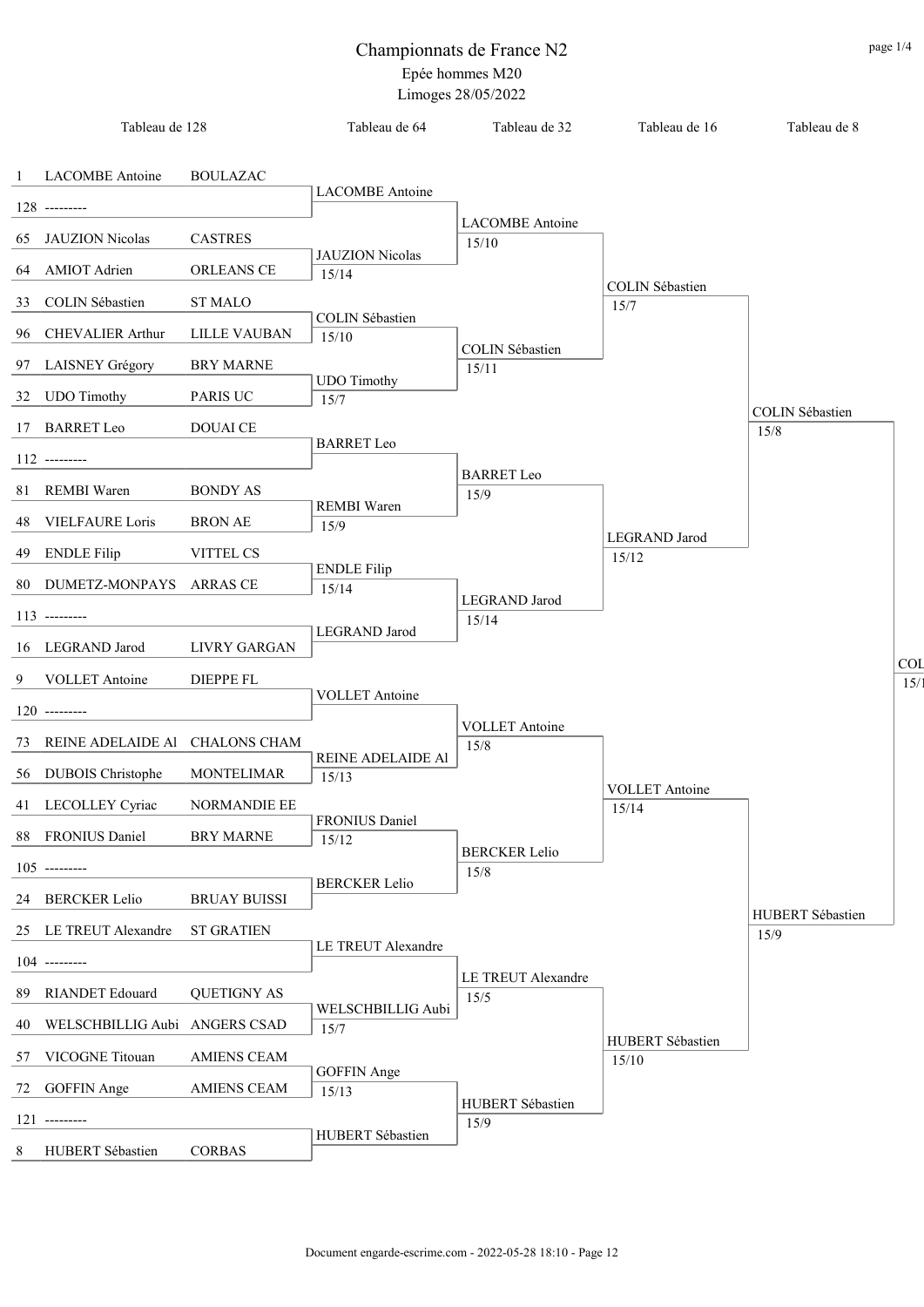|    | Tableau de 128                    |                     | Tableau de 64                | Tableau de 32                     | Tableau de 16        | Tableau de 8                 |                    |
|----|-----------------------------------|---------------------|------------------------------|-----------------------------------|----------------------|------------------------------|--------------------|
| 5  | <b>CALVET Jules</b>               | PARIS UC            |                              |                                   |                      |                              |                    |
|    | $124$ ---------                   |                     | <b>CALVET Jules</b>          |                                   |                      |                              |                    |
| 69 | <b>BARLET Max</b>                 | <b>GRENOBLE PAR</b> |                              | <b>BARLET Max</b>                 |                      |                              |                    |
|    |                                   |                     | <b>BARLET Max</b>            | 15/12                             |                      |                              |                    |
| 60 | TREMPIL Nathan                    | <b>CHABEUIL</b>     | 15/12                        |                                   | <b>BARLET Max</b>    |                              |                    |
| 37 | DESPARAIN Gregoire BRON AE        |                     | <b>ALLARD Hugo</b>           |                                   | 15/12                |                              |                    |
| 92 | ALLARD Hugo                       | MEXIMIEUX           | 15/11                        | <b>ALLARD Hugo</b>                |                      |                              |                    |
|    | 101 ROYS Romain                   | LILLE VAUBAN        | <b>LEGAI</b> Louis           | 15/14                             |                      |                              |                    |
| 28 | LEGAI Louis                       | LILLE VAUBAN        | 15/10                        |                                   |                      |                              |                    |
| 21 | VILLERET Pierre Loui NORMANDIE EE |                     |                              |                                   |                      | VILLERET Pierre Loui<br>15/5 |                    |
|    | $108$ ---------                   |                     | VILLERET Pierre Loui         |                                   |                      |                              |                    |
| 85 | COMMISSAIRE Valen MONTAUBAN       |                     |                              | VILLERET Pierre Loui              |                      |                              |                    |
|    |                                   | <b>TROYES TG</b>    | COMMISSAIRE Valen            | 15/10                             |                      |                              |                    |
| 44 | <b>QUINTIN Guillaume</b>          |                     | 15/14                        |                                   | VILLERET Pierre Loui |                              |                    |
| 53 | <b>NAUDIN</b> Maxime              | <b>LEVALLOIS</b>    | <b>NAUDIN</b> Maxime         |                                   | 15/9                 |                              |                    |
|    | 76 LE GUEN Correntin              | <b>GRENOBLE PAR</b> | 15/11                        | TRAORE CARRE Tigr                 |                      |                              |                    |
|    | $117$ ---------                   |                     | TRAORE CARRE Tigr            | 15/14                             |                      |                              |                    |
| 12 | TRAORE CARRE Tigr TOULOUSE UC     |                     |                              |                                   |                      |                              |                    |
|    | 13 RAVELO DE TOVAR LILLE VAUBAN   |                     |                              |                                   |                      |                              | <b>VIL</b><br>15/3 |
|    | $116$ ---------                   |                     | RAVELO DE TOVAR              |                                   |                      |                              |                    |
| 77 | <b>ODORICO Loukas</b>             | RODEZ AVEYRO        |                              | PUCHELLE Tom<br>15/14             |                      |                              |                    |
| 52 | PUCHELLE Tom                      | LILLE VAUBAN        | <b>PUCHELLE Tom</b>          |                                   |                      |                              |                    |
|    |                                   |                     | 15/13                        |                                   | PUCHELLE Tom         |                              |                    |
|    | 45 BATAILLON Mathieu CASTELNAU LL |                     | <b>BATAILLON</b> Mathieu     |                                   | 15/14                |                              |                    |
|    | 84 GAUDICHAU Paul                 | CHALONS CHAM        | 15/14                        | DEBEUGNY Clement                  |                      |                              |                    |
|    | $109$ ---------                   |                     | DEBEUGNY Clement             | 15/10                             |                      |                              |                    |
| 20 | <b>DEBEUGNY Clement</b>           | ARRAS CE            |                              |                                   |                      | LISETTE Djaynae              |                    |
| 29 | <b>LOUF</b> Gabriel               | <b>GRASSE CE</b>    |                              |                                   |                      | 15/12                        |                    |
|    | 100 TREVIN Adam                   | <b>CORBAS</b>       | <b>LOUF Gabriel</b><br>15/12 |                                   |                      |                              |                    |
| 93 | LEGRAND Aymeric                   | <b>ANTONY</b>       |                              | <b>SOURROUILLE Edoua</b><br>15/14 |                      |                              |                    |
| 36 | SOURROUILLE Edoua GRAD TALENCE    |                     | SOURROUILLE Edoua<br>15/13   |                                   |                      |                              |                    |
| 61 | VERLEENE Leo                      | <b>GDE SYNTHE</b>   |                              |                                   | LISETTE Djaynae      |                              |                    |
|    |                                   |                     | <b>JACQ Pierre</b>           |                                   | 15/13                |                              |                    |
| 68 | JACQ Pierre                       | <b>AMIENS CEAM</b>  | 15/7                         | LISETTE Djaynae                   |                      |                              |                    |
|    | $125$ ---------                   |                     | LISETTE Djaynae              | 15/11                             |                      |                              |                    |
| 4  | LISETTE Djaynae                   | DAX SE              |                              |                                   |                      |                              |                    |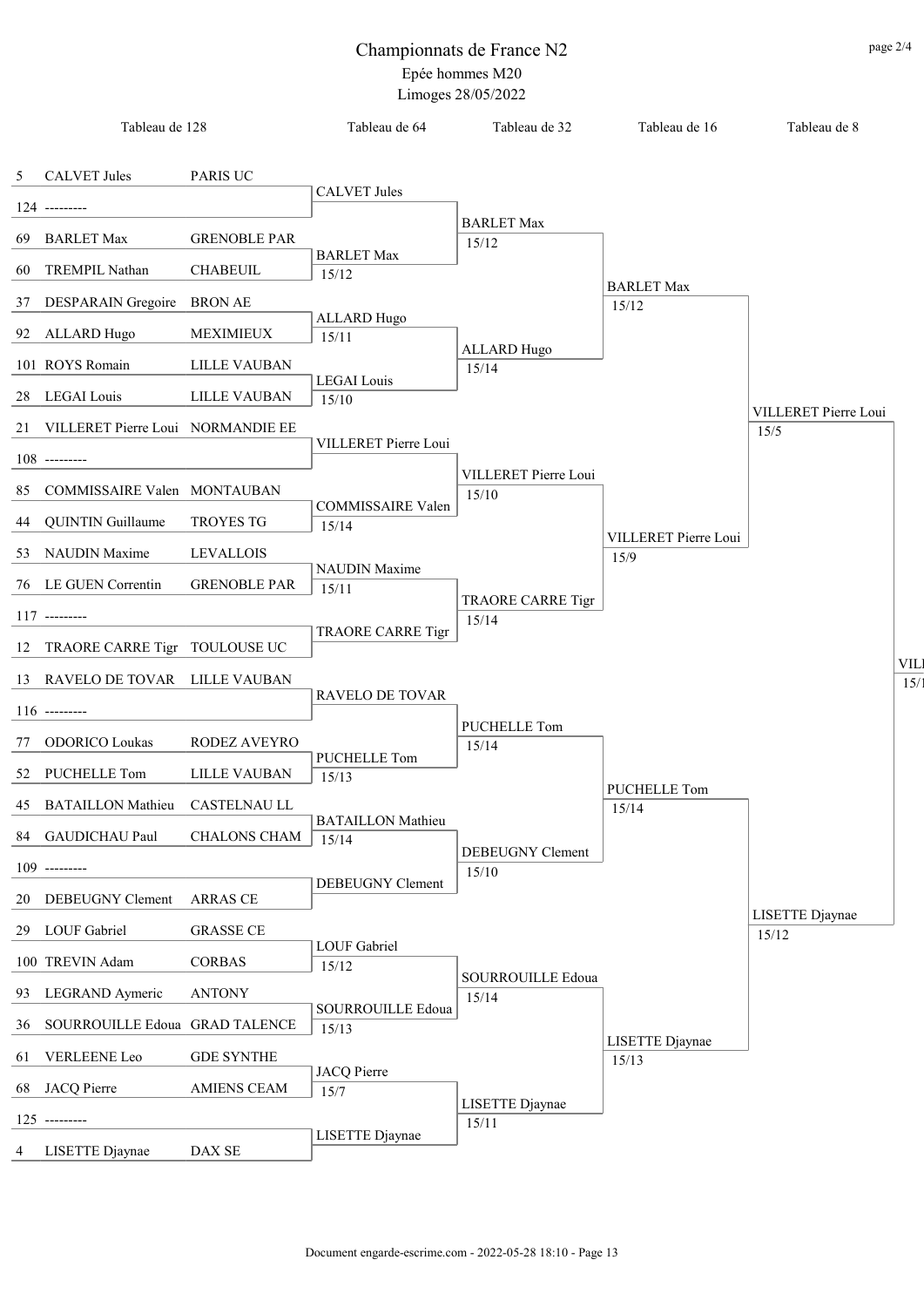|    | Tableau de 128        |                     | Tableau de 64                  | Tableau de 32                    | Tableau de 16             | Tableau de 8             |     |
|----|-----------------------|---------------------|--------------------------------|----------------------------------|---------------------------|--------------------------|-----|
|    | 3 PAUVAREL Nils       | <b>MONTELIMAR</b>   |                                |                                  |                           |                          |     |
|    | $126$ ---------       |                     | PAUVAREL Nils                  |                                  |                           |                          |     |
|    |                       |                     |                                | <b>COICAUD Jules</b>             |                           |                          |     |
|    | 67 LESUR Bastien      | <b>BEAUVAIS ACA</b> | COICAUD Jules                  | 15/13                            |                           |                          |     |
|    | 62 COICAUD Jules      | <b>GRAD TALENCE</b> | 15/11                          |                                  | <b>DERRIEN</b> Raphael    |                          |     |
| 35 | <b>DUTERRAGE Hugo</b> | <b>LE CHESNAY</b>   |                                |                                  | 15/8                      |                          |     |
| 94 | SELLERIAN Alexandr    | <b>GRAD TALENCE</b> | <b>DUTERRAGE Hugo</b><br>15/13 |                                  |                           |                          |     |
| 99 | <b>BARBARY</b> Ernest | PBEC 77             |                                | <b>DERRIEN Raphael</b><br>156/11 |                           |                          |     |
|    | 30 DERRIEN Raphael    | NORMANDIE EE        | <b>DERRIEN</b> Raphael<br>15/9 |                                  |                           |                          |     |
|    | 19 ALLAIRE Hugo       | NEUVILLE 72         |                                |                                  |                           | <b>DERRIEN</b> Raphael   |     |
|    |                       |                     | <b>ALLAIRE Hugo</b>            |                                  |                           | 15/3                     |     |
|    | $110$ ---------       |                     |                                | PERRIER Alexis                   |                           |                          |     |
|    | 83 PERRIER Alexis     | <b>BEAUVAIS ACA</b> | PERRIER Alexis                 | 15/10                            |                           |                          |     |
|    | 46 PAULETTO Nils      | <b>BOURG ANDEOL</b> | 15/9                           |                                  |                           |                          |     |
|    | 51 DIALLO Jeremy      | LE HAVRE CE         |                                |                                  | PERRIER Alexis<br>15/9    |                          |     |
|    | 78 CEYTE Lilian       | VAUZELLES EC        | DIALLO Jeremy<br>15/11         |                                  |                           |                          |     |
|    | $115$ ---------       |                     |                                | DIALLO Jeremy                    |                           |                          |     |
|    | 14 BARRE Maxime       | <b>NEVERS CE</b>    | <b>BARRE</b> Maxime            | 15/11                            |                           |                          |     |
|    |                       |                     |                                |                                  |                           |                          | DEF |
|    | 11 GARY Gavin         | RODEZ AVEYRO        | <b>GARY</b> Gavin              |                                  |                           |                          | 15/ |
|    | $118$ --------        |                     |                                | <b>MANCICIDOR Simon</b>          |                           |                          |     |
|    | 75 MANCICIDOR Simon   | DAX SE              | <b>MANCICIDOR Simon</b>        | 15/10                            |                           |                          |     |
|    | 54 PULIDO Mathis      | <b>BRON AE</b>      | 15/9                           |                                  |                           |                          |     |
|    | 43 PEINNEQUIN Landry  | <b>CORBAS</b>       |                                |                                  | PEINNEQUIN Landry<br>15/5 |                          |     |
|    | 86 LACANTE Remi       | <b>AMIENS CEAM</b>  | PEINNEQUIN Landry<br>15/11     |                                  |                           |                          |     |
|    | $107$ ---------       |                     |                                | PEINNEQUIN Landry<br>15/6        |                           |                          |     |
|    | 22 PAUTREL Anthony    | <b>BEAUVAIS ACA</b> | PAUTREL Anthony                |                                  |                           |                          |     |
|    | 27 JAFFREZIC Gaetan   | LE HAVRE CE         |                                |                                  |                           | <b>CAZENEUVE Florian</b> |     |
|    |                       |                     | JAFFREZIC Gaetan               |                                  |                           | 15/14                    |     |
|    | $102$ ---------       |                     |                                | JAFFREZIC Gaetan                 |                           |                          |     |
|    | 91 LAUREOTE David     | <b>CORBAS</b>       | <b>SCHOESER Antoine</b>        | 15/12                            |                           |                          |     |
|    | 38 SCHOESER Antoine   | <b>SARREBOURG</b>   | 15/10                          |                                  | <b>CAZENEUVE Florian</b>  |                          |     |
|    | 59 CHERIF Meziane     | PARIS GRP           | DESBOIS Jean                   |                                  | 15/13                     |                          |     |
|    | 70 DESBOIS Jean       | <b>CHALON SAONE</b> | 15/13                          |                                  |                           |                          |     |
|    | $123$ ---------       |                     |                                | CAZENEUVE Florian<br>15/12       |                           |                          |     |
| 6  | CAZENEUVE Florian     | <b>ANGERS SCO</b>   | <b>CAZENEUVE Florian</b>       |                                  |                           |                          |     |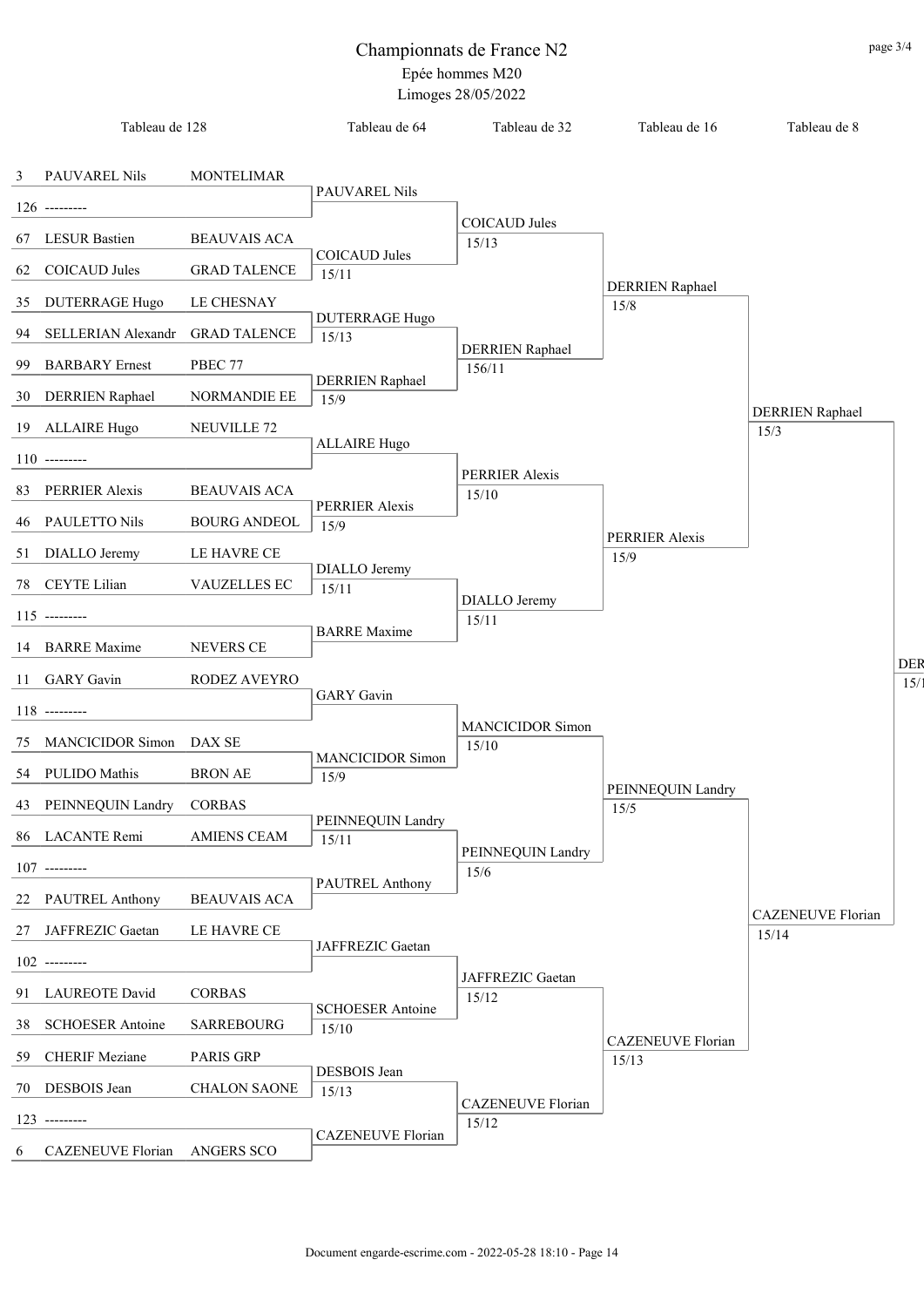|    | Tableau de 128                    |                     | Tableau de 64                     | Tableau de 32                    | Tableau de 16                 | Tableau de 8           |      |
|----|-----------------------------------|---------------------|-----------------------------------|----------------------------------|-------------------------------|------------------------|------|
| 7  | BLONDEAU Ludovic                  | AVON US             | <b>BLONDEAU</b> Ludovic           |                                  |                               |                        |      |
|    | $122$ ---------                   |                     |                                   | <b>BLONDEAU</b> Ludovic          |                               |                        |      |
|    | 71 ALEXANDRE Maxime GOSIER ST GE  |                     |                                   | 15/6                             |                               |                        |      |
|    | 58 MALHOMME Simon                 | <b>AUCH EC</b>      | <b>MALHOMME</b> Simon<br>15/14    |                                  | <b>BATTINI</b> Thomas         |                        |      |
|    | 39 LEMPEREUR Julien               | <b>LEVALLOIS</b>    |                                   |                                  | 15/11                         |                        |      |
|    | 90 FERREIRA ROCHA W PARIS QDS     |                     | LEMPEREUR Julien<br>15/12         | <b>BATTINI</b> Thomas            |                               |                        |      |
|    | $103$ ---------                   |                     |                                   | 15/12                            |                               |                        |      |
|    | 26 BATTINI Thomas                 | PARIS UC            | <b>BATTINI</b> Thomas             |                                  |                               | <b>KERN</b> Pierre     |      |
|    | 23 ROUSSET Nicolas                | <b>GRENOBLE PAR</b> |                                   |                                  |                               | 15/5                   |      |
|    | $106$ ---------                   |                     | ROUSSET Nicolas                   |                                  |                               |                        |      |
|    |                                   |                     |                                   | <b>KERN</b> Pierre               |                               |                        |      |
| 87 | <b>BUDOC</b> Mateo                | <b>DESHAIES EC</b>  | <b>KERN</b> Pierre                | 15/13                            |                               |                        |      |
|    | 42 KERN Pierre                    | <b>VITTEL CS</b>    | 15/10                             |                                  |                               |                        |      |
|    | 55 ALZAIX Florian                 | RODEZ AVEYRO        |                                   |                                  | <b>KERN</b> Pierre<br>15/12   |                        |      |
|    | 74 CHANU Benoit                   | <b>BEAUVAIS ACA</b> | <b>CHANU Benoit</b><br>15/6       |                                  |                               |                        |      |
|    |                                   |                     |                                   | <b>CHANU</b> Benoit              |                               |                        |      |
|    | $119$ ---------                   |                     | DURIN GILLE Paul                  | 15/11                            |                               |                        |      |
|    | 10 DURIN GILLE Paul               | <b>AVON US</b>      |                                   |                                  |                               |                        | PAL  |
|    | 15 MOHAMMEDI Imrane ANGERS SCO    |                     |                                   |                                  |                               |                        | 15/1 |
|    | $114$ ---------                   |                     | MOHAMMEDI Imrane                  |                                  |                               |                        |      |
| 79 | <b>BLAISE</b> Thibault            | VITTEL CS           |                                   | PALPACUER Axel<br>15/10          |                               |                        |      |
|    | 50 PALPACUER Axel                 | TOULOUSE UC         | PALPACUER Axel                    |                                  |                               |                        |      |
|    |                                   |                     | 15/12                             |                                  | PALPACUER Axel                |                        |      |
|    | 47 ROUX LASFARGEAS PARIS EPEE     |                     | <b>ROUX LASFARGEAS</b>            |                                  | 14/12                         |                        |      |
|    | 82 MOLINE Clément                 | <b>LEVALLOIS</b>    | 15/11                             | ROUX LASFARGEAS                  |                               |                        |      |
|    | $111$ ---------                   |                     |                                   | 15/10                            |                               |                        |      |
| 18 | <b>GARY</b> Erwin                 | RODEZ AVEYRO        | <b>GARY</b> Erwin                 |                                  |                               |                        |      |
|    | 31 HENNEBIQUE Mathis BRUAY BUISSI |                     |                                   |                                  |                               | PALPACUER Axel<br>15/6 |      |
| 98 | CANDAUDAP Mathias TOULOUSE UC     |                     | <b>CANDAUDAP</b> Mathias<br>15/10 |                                  |                               |                        |      |
| 95 | <b>DRUELLE Lucas</b>              | <b>MEXIMIEUX</b>    |                                   | <b>CANDAUDAP</b> Mathias<br>15/7 |                               |                        |      |
|    | 34 BEYER Louis                    | CE 2 M              | <b>DRUELLE</b> Lucas<br>15/14     |                                  |                               |                        |      |
| 63 | <b>BENA Victor</b>                | DAX SE              |                                   |                                  | <b>FOURNIER Paul</b><br>15/14 |                        |      |
|    | 66 MONNIER Lucien                 | PARIS UC            | <b>BENA Victor</b>                |                                  |                               |                        |      |
|    |                                   |                     | 15/12                             | <b>FOURNIER Paul</b>             |                               |                        |      |
|    | $127$ ---------                   |                     | <b>FOURNIER Paul</b>              | 15/14                            |                               |                        |      |
| 2  | <b>FOURNIER Paul</b>              | <b>ANTONY</b>       |                                   |                                  |                               |                        |      |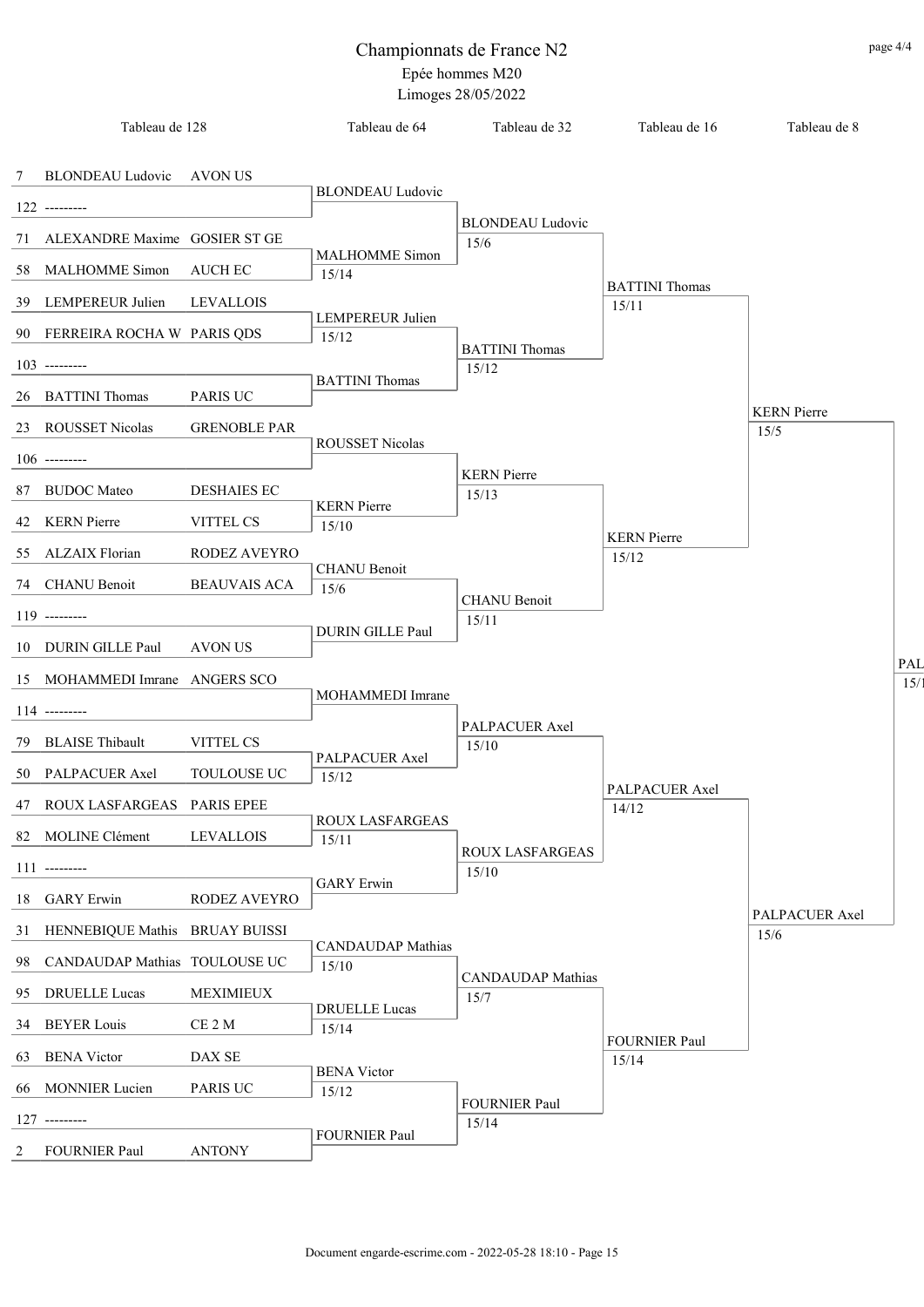|    | Tableau de 8                 |                     | Demi-finales                    | Finale                       |                                       |
|----|------------------------------|---------------------|---------------------------------|------------------------------|---------------------------------------|
|    | <b>COLIN Sébastien</b>       | <b>ST MALO</b>      | COLIN Sébastien                 |                              |                                       |
| 8  | HUBERT Sébastien             | <b>CORBAS</b>       | 15/11                           | <b>VILLERET Pierre Louis</b> |                                       |
| 5. | <b>VILLERET Pierre Louis</b> | <b>NORMANDIE EE</b> | <b>VILLERET Pierre Louis</b>    | 15/14                        |                                       |
| 4  | LISETTE Djaynae              | DAX SE              | 15/12                           |                              |                                       |
| 3  | DERRIEN Raphael              | <b>NORMANDIE EE</b> |                                 |                              | <b>VILLERET Pierre Louis</b><br>15/11 |
| 6  | <b>CAZENEUVE Florian</b>     | <b>ANGERS SCO</b>   | <b>DERRIEN</b> Raphael<br>15/10 |                              |                                       |
| 7  | <b>KERN</b> Pierre           | VITTEL CS           |                                 | PALPACUER Axel<br>15/14      |                                       |
| 2  | PALPACUER Axel               | <b>TOULOUSE UC</b>  | PALPACUER Axel<br>15/12         |                              |                                       |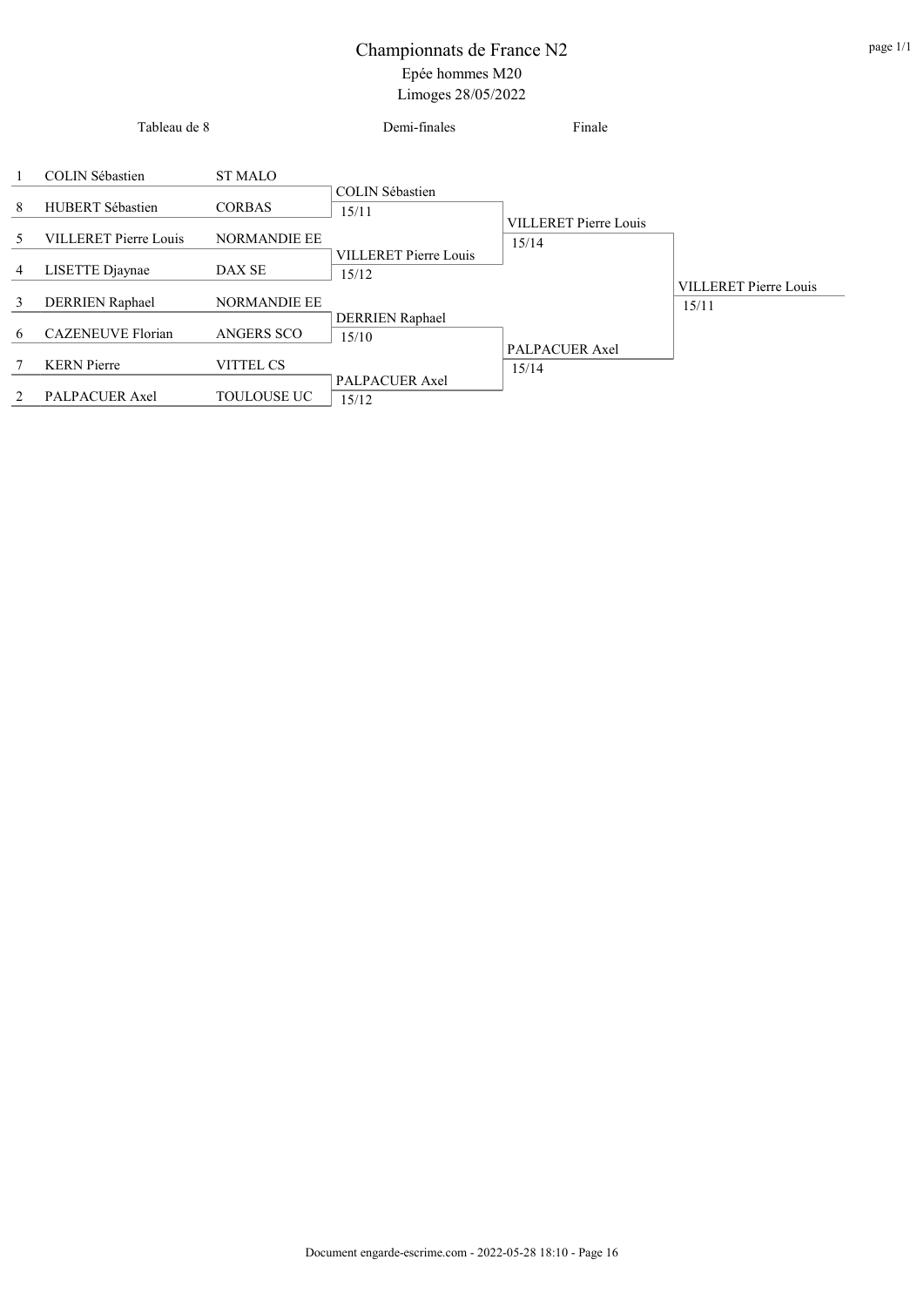Classement général (ordre des rangs - 115 tireurs)

| rang nom prénom           | club                | Région                |
|---------------------------|---------------------|-----------------------|
| 1 VILLERET Pierre Louis   | NORMANDIE EE        | <b>NORMANDIE</b>      |
| 2 PALPACUER Axel          | TOULOUSE UC         | <b>OCCITANIE</b>      |
| 3 COLIN Sébastien         | <b>ST MALO</b>      | <b>BRETAGNE</b>       |
| 3 DERRIEN Raphael         | <b>NORMANDIE EE</b> | <b>NORMANDIE</b>      |
| 5 LISETTE Djaynae         | DAX SE              | NOUVELLE-AQUITAINE    |
| 6 CAZENEUVE Florian       | <b>ANGERS SCO</b>   | PAYS DE LA LOIRE      |
| 7 HUBERT Sébastien        | <b>CORBAS</b>       | AUVERGNE-RHÔNE-ALPES  |
| 8 KERN Pierre             | <b>VITTEL CS</b>    | <b>GRAND EST</b>      |
| 9 FOURNIER Paul           | <b>ANTONY</b>       | ÎLE-DE-FRANCE         |
| 10 VOLLET Antoine         | <b>DIEPPE FL</b>    | <b>NORMANDIE</b>      |
| 11 LEGRAND Jarod          | <b>LIVRY GARGAN</b> | ÎLE-DE-FRANCE         |
| 12 BATTINI Thomas         | PARIS UC            | ÎLE-DE-FRANCE         |
| 13 PEINNEQUIN Landry      | <b>CORBAS</b>       | AUVERGNE-RHÔNE-ALPES  |
| 14 PUCHELLE Tom           | <b>LILLE VAUBAN</b> | HAUTS-DE-FRANCE       |
| 15 BARLET Max             | <b>GRENOBLE PAR</b> | AUVERGNE-RHÔNE-ALPES  |
| 16 PERRIER Alexis         | <b>BEAUVAIS ACA</b> | HAUTS-DE-FRANCE       |
| 17 LACOMBE Antoine        | <b>BOULAZAC</b>     | NOUVELLE-AQUITAINE    |
| 18 BLONDEAU Ludovic       | <b>AVON US</b>      | ÎLE-DE-FRANCE         |
| 19 TRAORE CARRE Tigram    | TOULOUSE UC         | <b>OCCITANIE</b>      |
| 20 BARRET Leo             | <b>DOUAI CE</b>     | HAUTS-DE-FRANCE       |
| 21 DEBEUGNY Clement       | <b>ARRAS CE</b>     | HAUTS-DE-FRANCE       |
| 22 BERCKER Lelio          | <b>BRUAY BUISSI</b> | HAUTS-DE-FRANCE       |
| 23 LE TREUT Alexandre     | <b>ST GRATIEN</b>   | ÎLE-DE-FRANCE         |
| 24 JAFFREZIC Gaetan       | LE HAVRE CE         | <b>NORMANDIE</b>      |
| 25   SOURROUILLE Edouard  | <b>GRAD TALENCE</b> | NOUVELLE-AQUITAINE    |
| 26 ROUX LASFARGEAS Simon  | PARIS EPEE          | ÎLE-DE-FRANCE         |
| 27 DIALLO Jeremy          | LE HAVRE CE         | <b>NORMANDIE</b>      |
| 28 COICAUD Jules          | <b>GRAD TALENCE</b> | NOUVELLE-AQUITAINE    |
| 29 CHANU Benoit           | <b>BEAUVAIS ACA</b> | HAUTS-DE-FRANCE       |
| 30   MANCICIDOR Simon     | DAX SE              | NOUVELLE-AQUITAINE    |
| 31 ALLARD Hugo            | <b>MEXIMIEUX</b>    | AUVERGNE-RHÔNE-ALPES  |
| 32 CANDAUDAP Mathias      | TOULOUSE UC         | <b>OCCITANIE</b>      |
| 33   PAUVAREL Nils        | <b>MONTELIMAR</b>   | AUVERGNE-RHÔNE-ALPES  |
| 34 CALVET Jules           | PARIS UC            | ÎLE-DE-FRANCE         |
| 35 DURIN GILLE Paul       | <b>AVON US</b>      | ÎLE-DE-FRANCE         |
| 35 GARY Gavin             | RODEZ AVEYRO        | <b>OCCITANIE</b>      |
| 37 RAVELO DE TOVAR Samuel | <b>LILLE VAUBAN</b> | HAUTS-DE-FRANCE       |
| 38 BARRE Maxime           | NEVERS CE           | BOURGOGNE-FRANCHE-COM |
| 39 MOHAMMEDI Imrane       | <b>ANGERS SCO</b>   | PAYS DE LA LOIRE      |
| $40$ GARY Erwin           | RODEZ AVEYRO        | <b>OCCITANIE</b>      |
| 41 ALLAIRE Hugo           | <b>NEUVILLE 72</b>  | PAYS DE LA LOIRE      |
| 42 PAUTREL Anthony        | <b>BEAUVAIS ACA</b> | HAUTS-DE-FRANCE       |
| 43 ROUSSET Nicolas        | <b>GRENOBLE PAR</b> | AUVERGNE-RHÔNE-ALPES  |
| 44 LEGAI Louis            | LILLE VAUBAN        | HAUTS-DE-FRANCE       |
| 45 LOUF Gabriel           | <b>GRASSE CE</b>    | <b>RÉGION SUD</b>     |
| 46 UDO Timothy            | PARIS UC            | ÎLE-DE-FRANCE         |
| 47 DUTERRAGE Hugo         | <b>LE CHESNAY</b>   | ÎLE-DE-FRANCE         |
| 48 SCHOESER Antoine       | <b>SARREBOURG</b>   | <b>GRAND EST</b>      |
| 49 LEMPEREUR Julien       | <b>LEVALLOIS</b>    | ÎLE-DE-FRANCE         |
| 50 WELSCHBILLIG Aubin     | ANGERS CSAD         | PAYS DE LA LOIRE      |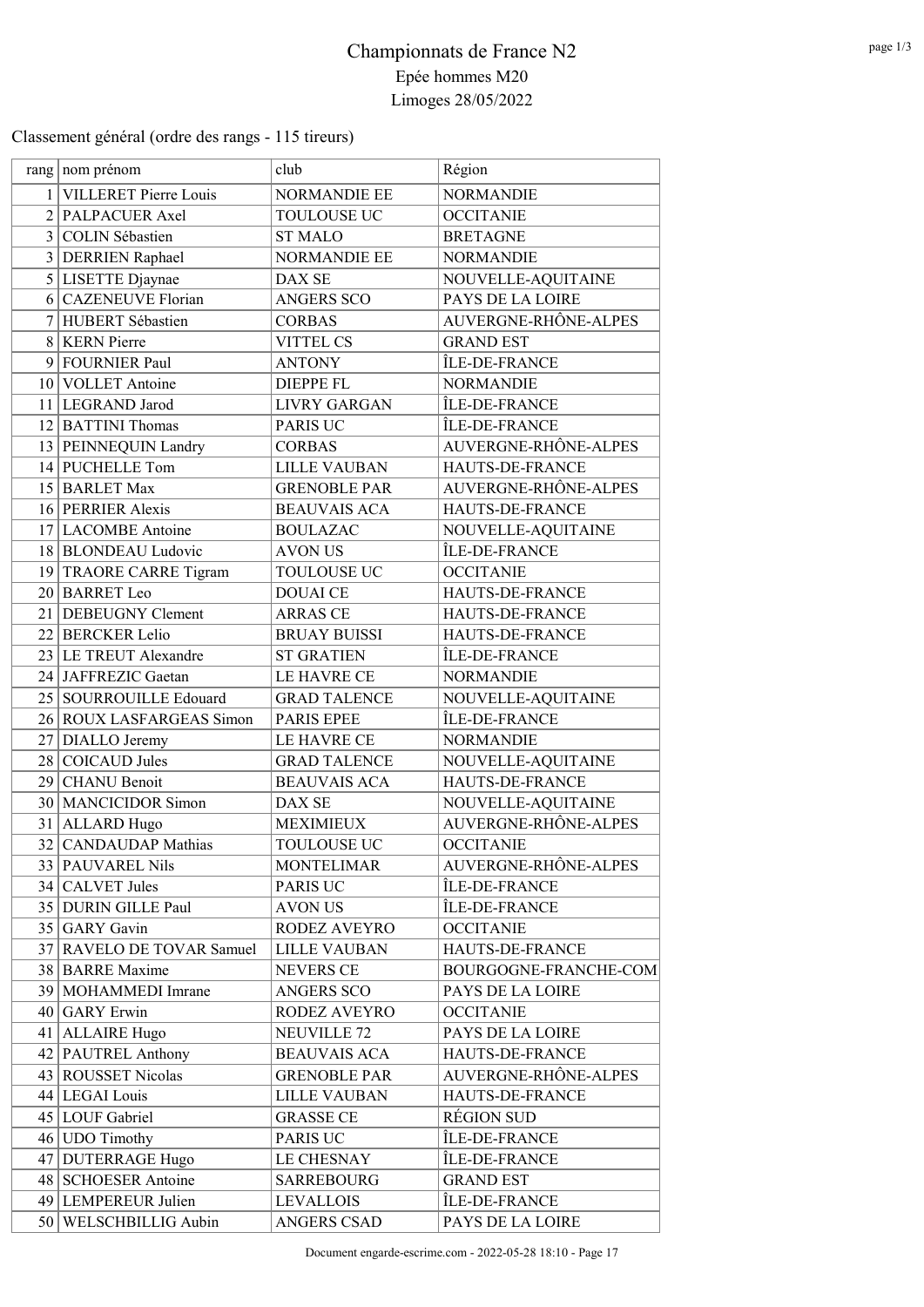Classement général (ordre des rangs - 115 tireurs)

|    | rang nom prénom             | club                | Région                     |
|----|-----------------------------|---------------------|----------------------------|
|    | 51 BATAILLON Mathieu        | <b>CASTELNAU LL</b> | <b>OCCITANIE</b>           |
|    | 52 ENDLE Filip              | <b>VITTEL CS</b>    | <b>GRAND EST</b>           |
|    | 53 NAUDIN Maxime            | <b>LEVALLOIS</b>    | ÎLE-DE-FRANCE              |
|    | 54 MALHOMME Simon           | <b>AUCH EC</b>      | <b>OCCITANIE</b>           |
|    | 55 BENA Victor              | DAX SE              | NOUVELLE-AQUITAINE         |
|    | 56 JAUZION Nicolas          | <b>CASTRES</b>      | <b>OCCITANIE</b>           |
|    | 57 JACQ Pierre              | <b>AMIENS CEAM</b>  | HAUTS-DE-FRANCE            |
|    | 58 DESBOIS Jean             | <b>CHALON SAONE</b> | BOURGOGNE-FRANCHE-COM      |
|    | 59 GOFFIN Ange              | <b>AMIENS CEAM</b>  | HAUTS-DE-FRANCE            |
|    | 60 REINE ADELAIDE Alexandre | <b>CHALONS CHAM</b> | <b>GRAND EST</b>           |
|    | 61 REMBI Waren              | <b>BONDY AS</b>     | ÎLE-DE-FRANCE              |
|    | 62 COMMISSAIRE Valentin     | <b>MONTAUBAN</b>    | <b>OCCITANIE</b>           |
|    | 63 FRONIUS Daniel           | <b>BRY MARNE</b>    | ÎLE-DE-FRANCE              |
|    | 64 DRUELLE Lucas            | <b>MEXIMIEUX</b>    | AUVERGNE-RHÔNE-ALPES       |
|    | 65 HENNEBIQUE Mathis        | <b>BRUAY BUISSI</b> | HAUTS-DE-FRANCE            |
|    | 66 BEYER Louis              | CE <sub>2</sub> M   | <b>GRAND EST</b>           |
|    | 67 DESPARAIN Gregoire       | <b>BRON AE</b>      | AUVERGNE-RHÔNE-ALPES       |
|    | 68 LECOLLEY Cyriac          | <b>NORMANDIE EE</b> | <b>NORMANDIE</b>           |
|    | 69 QUINTIN Guillaume        | <b>TROYES TG</b>    | <b>GRAND EST</b>           |
|    | 70 PAULETTO Nils            | <b>BOURG ANDEOL</b> | AUVERGNE-RHÔNE-ALPES       |
|    | 71 VIELFAURE Loris          | <b>BRON AE</b>      | AUVERGNE-RHÔNE-ALPES       |
|    | 72 PULIDO Mathis            | <b>BRON AE</b>      | AUVERGNE-RHÔNE-ALPES       |
|    | 73 ALZAIX Florian           | RODEZ AVEYRO        | <b>OCCITANIE</b>           |
|    | 74 DUBOIS Christophe        | <b>MONTELIMAR</b>   | AUVERGNE-RHÔNE-ALPES       |
|    | 75 VICOGNE Titouan          | <b>AMIENS CEAM</b>  | HAUTS-DE-FRANCE            |
|    | 76 CHERIF Meziane           | PARIS GRP           | ÎLE-DE-FRANCE              |
| 77 | TREMPIL Nathan              | <b>CHABEUIL</b>     | AUVERGNE-RHÔNE-ALPES       |
|    | 78 VERLEENE Leo             | <b>GDE SYNTHE</b>   | HAUTS-DE-FRANCE            |
|    | 79 AMIOT Adrien             | <b>ORLEANS CE</b>   | <b>CENTRE-VAL DE LOIRE</b> |
|    | 80 MONNIER Lucien           | PARIS UC            | ÎLE-DE-FRANCE              |
|    | 81 LESUR Bastien            | <b>BEAUVAIS ACA</b> | HAUTS-DE-FRANCE            |
|    | 82 ALEXANDRE Maxime         | <b>GOSIER ST GE</b> | <b>GUADELOUPE</b>          |
|    | 83 LE GUEN Correntin        | <b>GRENOBLE PAR</b> | AUVERGNE-RHÔNE-ALPES       |
|    | 84 ODORICO Loukas           | RODEZ AVEYRO        | <b>OCCITANIE</b>           |
|    | 85 CEYTE Lilian             | <b>VAUZELLES EC</b> | BOURGOGNE-FRANCHE-COM      |
|    | 86 BLAISE Thibault          | <b>VITTEL CS</b>    | <b>GRAND EST</b>           |
|    | 87 DUMETZ-MONPAYS Jules     | ARRAS CE            | HAUTS-DE-FRANCE            |
|    | 88   MOLINE Clément         | <b>LEVALLOIS</b>    | ÎLE-DE-FRANCE              |
|    | 89 GAUDICHAU Paul           | <b>CHALONS CHAM</b> | <b>GRAND EST</b>           |
|    | 90 LACANTE Remi             | <b>AMIENS CEAM</b>  | HAUTS-DE-FRANCE            |
|    | 91 BUDOC Mateo              | <b>DESHAIES EC</b>  | <b>GUADELOUPE</b>          |
|    | 92 RIANDET Edouard          | <b>QUETIGNY AS</b>  | BOURGOGNE-FRANCHE-COM      |
|    | 93 FERREIRA ROCHA William   | PARIS QDS           | ÎLE-DE-FRANCE              |
|    | 94 LAUREOTE David           | <b>CORBAS</b>       | AUVERGNE-RHÔNE-ALPES       |
|    | 95   LEGRAND Aymeric        | <b>ANTONY</b>       | ÎLE-DE-FRANCE              |
|    | 96 SELLERIAN Alexandre      | <b>GRAD TALENCE</b> | NOUVELLE-AQUITAINE         |
|    | 97 CHEVALIER Arthur         | <b>LILLE VAUBAN</b> | HAUTS-DE-FRANCE            |
|    | 98 LAISNEY Grégory          | <b>BRY MARNE</b>    | ÎLE-DE-FRANCE              |
|    | 99 BARBARY Ernest           | PBEC 77             | ÎLE-DE-FRANCE              |
|    | 99 ROYS Romain              | <b>LILLE VAUBAN</b> | HAUTS-DE-FRANCE            |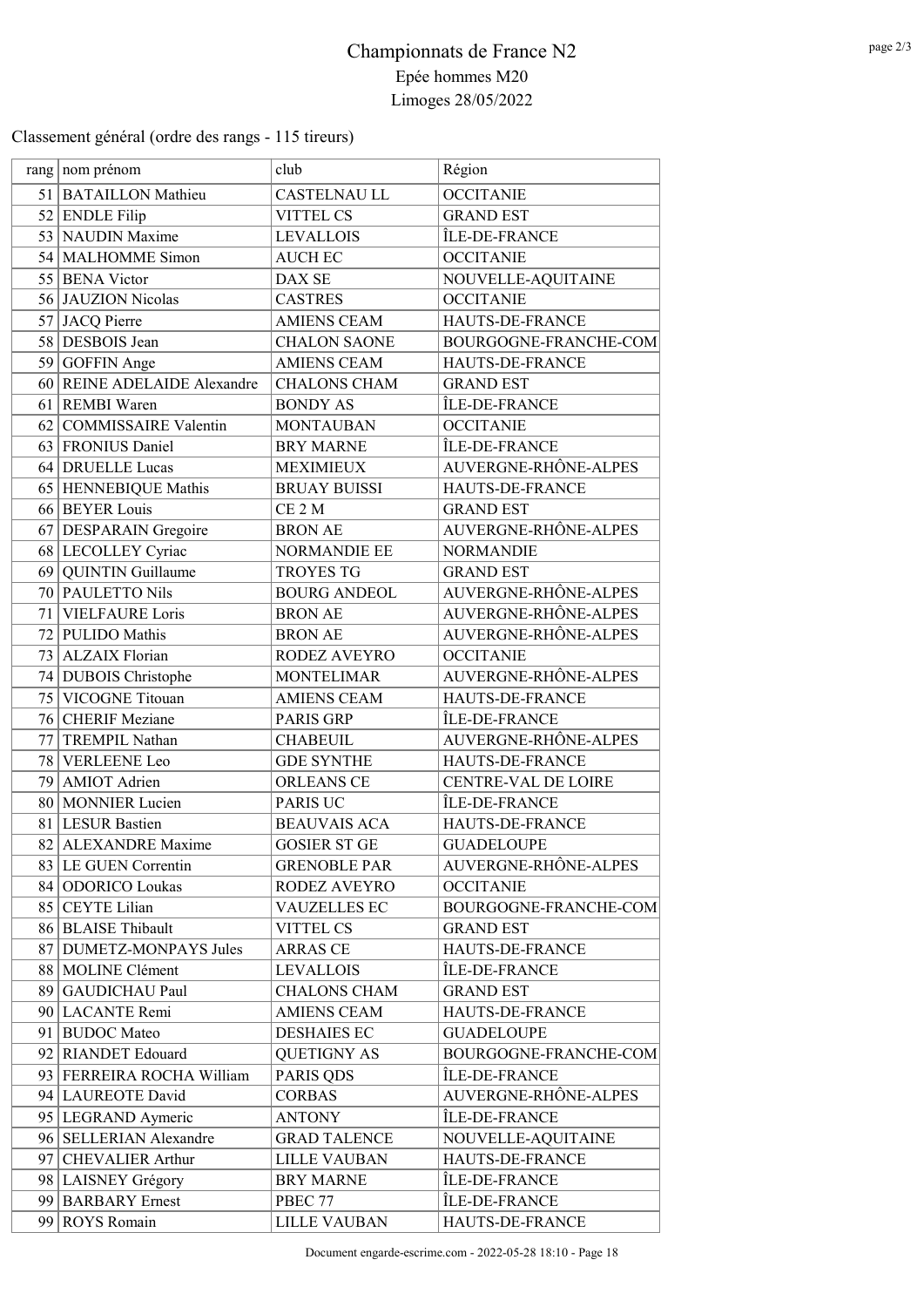### Classement général (ordre des rangs - 115 tireurs)

| rang   nom prénom                  | club                | Région                     |
|------------------------------------|---------------------|----------------------------|
| 99 TREVIN Adam                     | <b>CORBAS</b>       | AUVERGNE-RHÔNE-ALPES       |
| 102 <sup>T</sup> CHATELLIER Cedric | <b>ANTONY</b>       | ÎLE-DE-FRANCE              |
| 103 ALLEAUME Mael                  | <b>DIEPPE FL</b>    | <b>NORMANDIE</b>           |
| 104   MUREIBA Matthias             | <b>BOULOGNE ACB</b> | ÎLE-DE-FRANCE              |
| 105 MILLET Thomas                  | <b>DIJON ASPTT</b>  | BOURGOGNE-FRANCHE-COM      |
| 106 MOTTE Mathieu                  | <b>NORMANDIE EE</b> | <b>NORMANDIE</b>           |
| 107 REYNAUD Jules                  | <b>LEVALLOIS</b>    | ÎLE-DE-FRANCE              |
| 108 LENOBLE Baptiste               | <b>MELUN VDS</b>    | ÎLE-DE-FRANCE              |
| 109 CHAUMETTE Clement              | <b>ORLEANS CE</b>   | <b>CENTRE-VAL DE LOIRE</b> |
| 110   AMIRI Badil                  | <b>LIVRY GARGAN</b> | ÎLE-DE-FRANCE              |
| 110 LOISON Aurélien                | <b>COLMAR SR</b>    | <b>GRAND EST</b>           |
| 112 JOURDAIN-STHALY Louis          | LE HAVRE CE         | <b>NORMANDIE</b>           |
| 113 CAMILLERI Baptiste             | <b>NEUVILLE 72</b>  | <b>PAYS DE LA LOIRE</b>    |
| 113 GROSDEMANGE Charlie            | <b>BEAUVAIS ACA</b> | HAUTS-DE-FRANCE            |
| LESPONNE-DENIS Mattéo              | VILLENEUVE L        | NOUVELLE-AQUITAINE         |